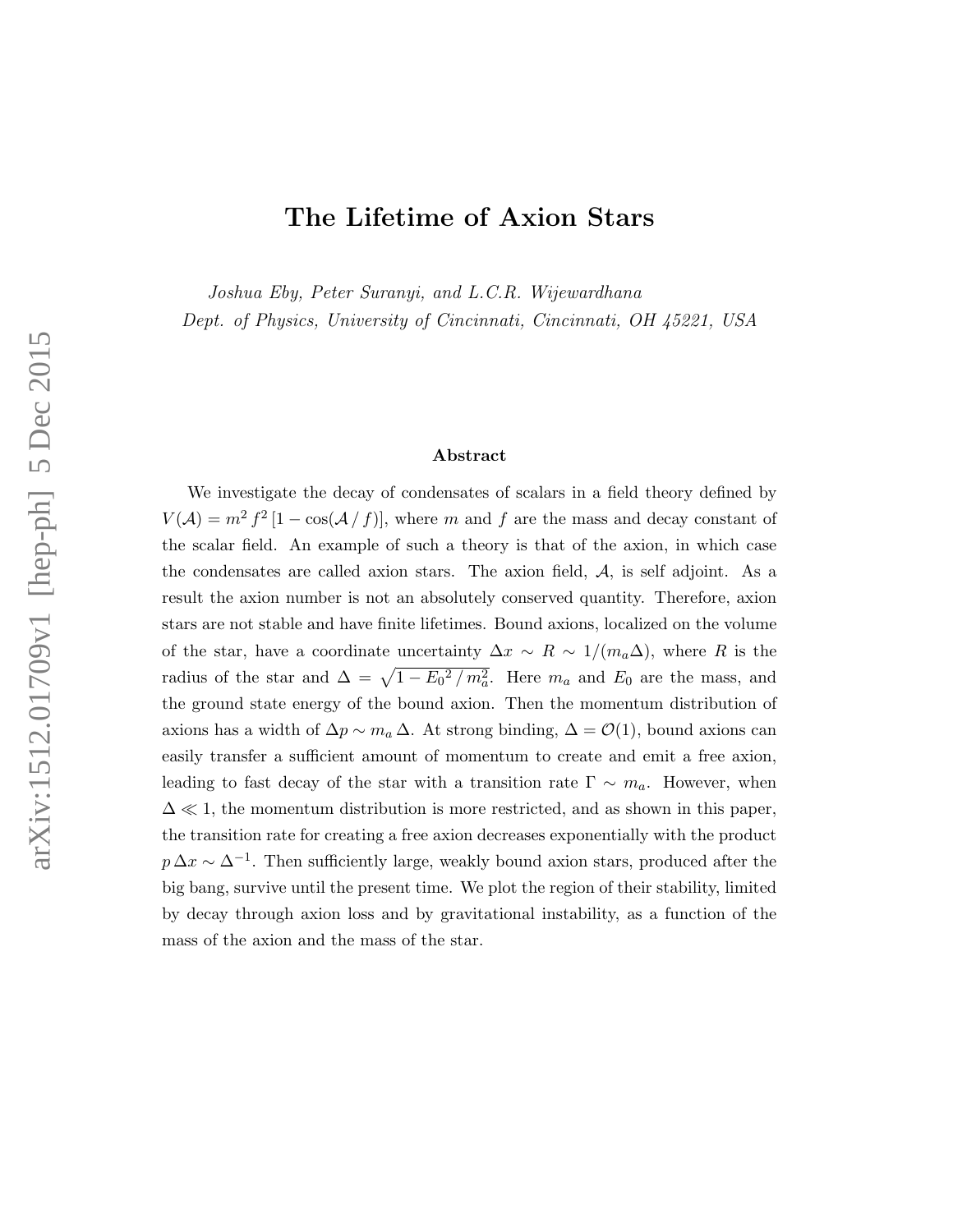#### 1 Introduction

Axions [\[1\]](#page-16-0)[\[2\]](#page-16-1), hypothetical particles proposed to solve the strong  $\mathbb{CP}$  problem, have been considered to be candidates for dark matter [\[3\]](#page-16-2)[\[4\]](#page-16-3)[\[5\]](#page-16-4)[\[6\]](#page-16-5)[\[7\]](#page-16-6). Axions are thought to condense in the early universe into axion stars through gravitation and a well defined self-interaction [\[8\]](#page-16-7)[\[9\]](#page-16-8).

Ruffini and Bonazzola [\[10\]](#page-17-0) investigated boson stars in a free field theory of gravitating bosons by using equations of motion obtained from the expectation value of the Einstein equations and of the Klein-Gordon equation. Following the method outlined in their paper, several authors (including us) [\[11\]](#page-17-1) [\[12\]](#page-17-2) have analyzed the structure of gravitationally bound axion stars in an axion field theory defined by the potential

$$
V(\mathcal{A}) = m_a^2 f_a^2 \left[ 1 - \cos\left(\frac{\mathcal{A}}{f_a}\right) \right],\tag{1.1}
$$

where A is the axion field,  $f_a$  is the decay constant and  $m_a$  is the mass of the axion. In reference [\[12\]](#page-17-2) the equations of motion were solved using a systematic expansion in the binding energy and the ratio of  $f_a / M_P$ , where  $M_P$  is the Planck scale. It was shown that, for the axions postulated to solve the strong CP problem in QCD, the heaviest weakly bound axion stars which were gravitationally stable had masses of  $\mathcal{O}(10^{19})$  kg with sizes of  $\mathcal{O}(100 - 1000)$  km, when  $m_a = 50 \,\mu\text{eV}$ . Masses and radii of similar order were found by the authors of [\[13\]](#page-17-3), using a different method of analysis.

A problem, calling the existence of axion stars into question, is that the axion field is self-adjoint and axion field theory does not have a conserved axion number. In view of the nontrivial self-interaction term in the action, it may be thought that primordial axion stars created in the early universe cannot survive in the present time. In this paper we calculate the decay rate of axion stars, as a function of the parameters of the axion field theory coupled to classical gravity.

Axions decay in a process  $a \to 2\gamma$ . This decay rate into photons was calculated and was found to be slow enough not to affect significantly the stability of axions or axion stars on a cosmological time scale [\[14\]](#page-17-4).

However, due to self-interaction terms in the Hamiltonian the reaction  $3a \rightarrow a$  can also take place inside a condensed axion star, because the rest of the star can absorb arbitrary momentum from the three initial state axions. Axions bound inside the star are in the ground state with a wave function that is clearly not in a momentum eigenstate. In this paper, we will calculate the decay rate of axion stars due to this latter process. The rate depends on the self-coupling parameter  $(m_a/f_a)^2$ , and also on an additional integration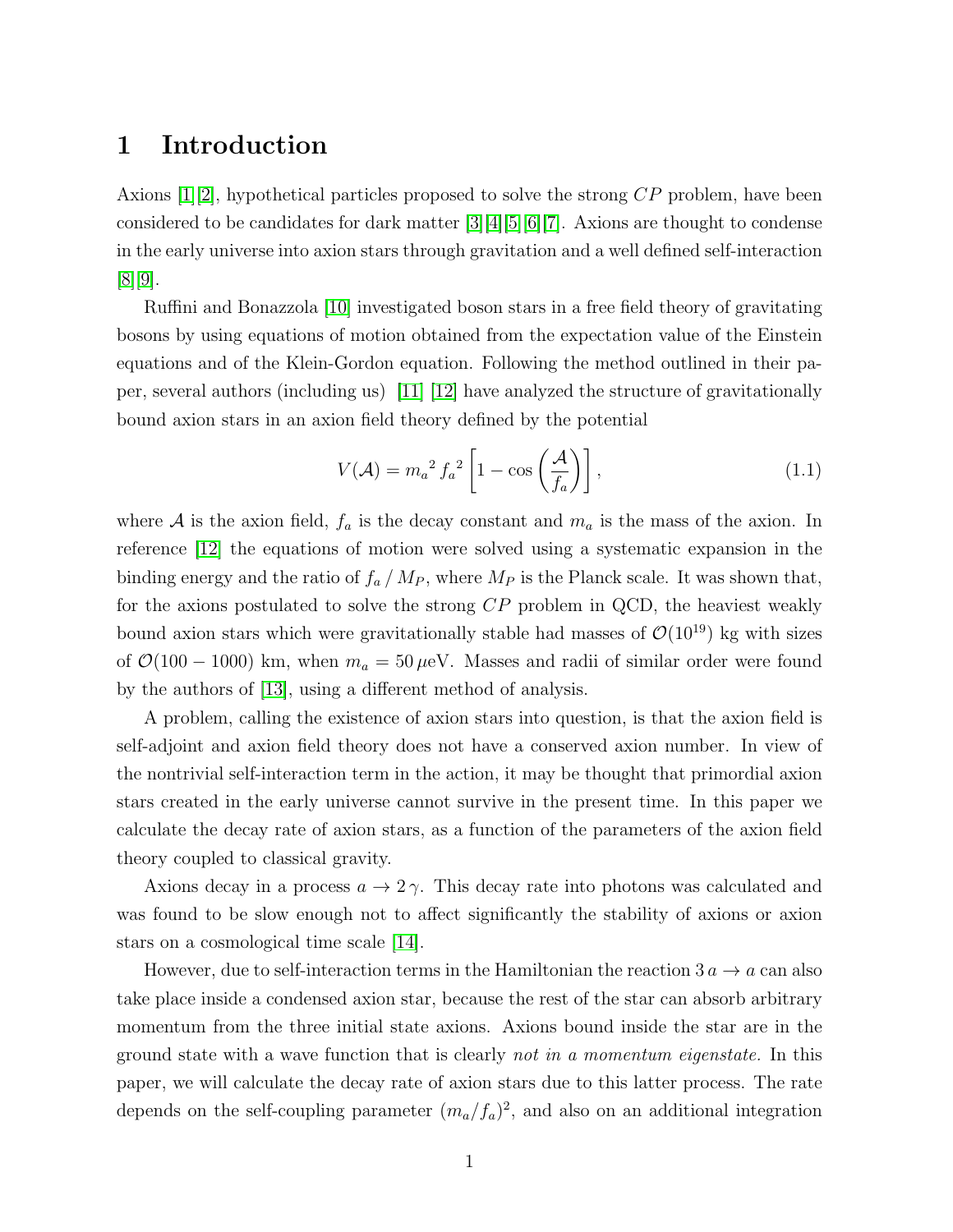constant of the equations of motion. This can be chosen as the binding energy of axions, or any of the following quantities: the total mass of the star, the central density, or the number of axions in the star.

# 2 Equations of motion

Ruffini and Bonazzola [\[10\]](#page-17-0) used a quantized free Hermitian boson field for studying boson stars. They postulated that the spherically symmetric gravitational field of the boson star has the metric

$$
ds^{2} = -B(r) dt^{2} + A(r) dr^{2} + r^{2} d\Omega.
$$
 (2.1)

Omitting all but the contribution of the ground state, the boson field takes the form

<span id="page-2-1"></span>
$$
\Psi = R(r) e^{iE_0 t} a_0 + \text{h.c.}
$$
\n(2.2)

where  $[a_0, a_0^{\dagger}]$  $\mathbb{I}_{0}^{\mathbb{T}}[0] = 1, E_0$  is the ground state energy, and  $R(r)$  is a real-valued function. Ruffini and Bonazzola took the expectation value of the  $rr$  and  $tt$  components of the Einstein equations and of the Klein-Gordon equation, between  $N$ -boson (and  $N-1$  boson) states [\[10\]](#page-17-0). They numerically solved the resulting set of equations for  $R(r)$ ,  $A(r)$ , and  $B(r)$  to calculate the mass and radius of boson stars.

Barranco et. al. [\[11\]](#page-17-1) applied the method of [\[10\]](#page-17-0) to axion stars. Axions are described by the Klein-Gordon equation in a gravitational field with classical potential

<span id="page-2-2"></span>
$$
V(\mathcal{A}) = m_a^2 f_a^2 \left[ 1 - \cos\left(\frac{\mathcal{A}}{f_a}\right) \right] = \frac{1}{2} m_a^2 \mathcal{A}^2 - \frac{1}{24} \frac{m_a^2}{f_a^2} \mathcal{A}^4 + \dots \tag{2.3}
$$

Having non-zero interaction terms complicates matters, as expectation values of the composite operators, appearing in the equations of motion, also have quantum corrections. However, diagrams with additional vertices, which are attached to at least one internal line, are negligible,<sup>[1](#page-2-0)</sup> and solving the equations of motion generates appropriate tree level corrections.

In a recent paper [\[12\]](#page-17-2), we investigated axion stars in the weak binding regime using a quantum axion field, similar to [\(2.2\)](#page-2-1). We have shown that the expectation value of the potential  $(2.3)$  in the ground state of N particles gets modified to the tree level quantum potential

<span id="page-2-3"></span>
$$
V(\Phi) = 2 m_a^2 f_a^2 \left[ 1 - J_0 \left( \frac{\Phi}{f_a} \right) \right] = \frac{1}{2} m_a^2 \Phi^2 - \frac{1}{32} \frac{m_a^2}{f_a^2} \Phi^4 + \dots \tag{2.4}
$$

<span id="page-2-0"></span><sup>&</sup>lt;sup>1</sup> One can show that every internal line generates an additional factor of  $m_a^2/f_a^2 \ll 1$  in matrix elements.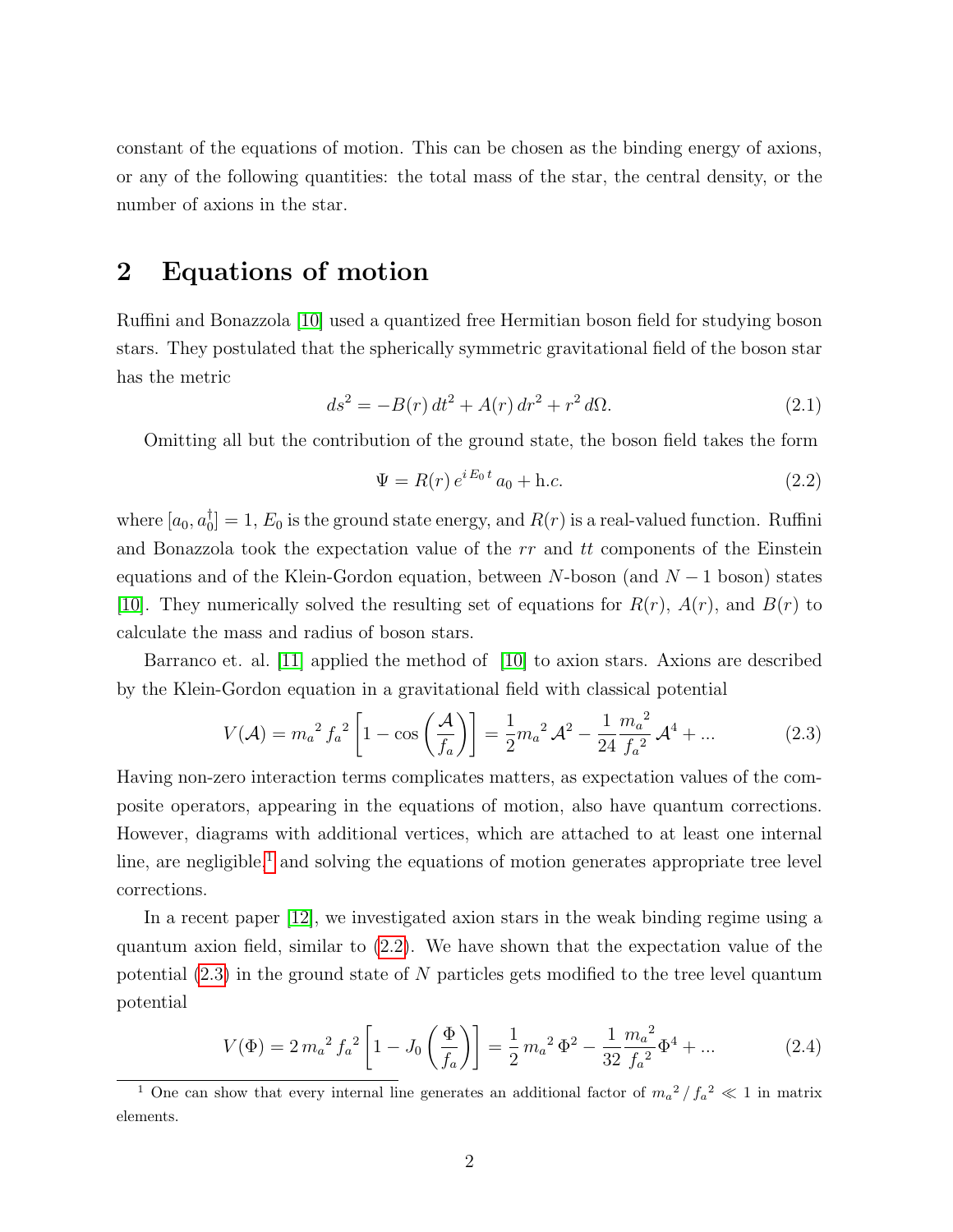where  $\Phi = 2\sqrt{N} R(r)$  [\[12\]](#page-17-2). Here and in what follows,  $J_k$  is the kth Bessel function of the first kind. The weak binding limit is defined by  $\Delta \ll 1$  with

$$
\Delta = \sqrt{1 - \frac{E_0^2}{m_a^2}} \simeq \sqrt{2 \frac{\Delta E}{m_a}},\tag{2.5}
$$

where  $\Delta E = m_a - E_0$  is the binding energy. In this limit, solutions and physical quantities satisfy scaling relations such that, aside from overall multipliers of powers of  $M_P$ ,  $f_a$ ,  $m_a$ and  $\Delta$ , they depend only on the dimensionless combination<sup>[2](#page-3-0)</sup>

$$
\kappa = \frac{f_a^2}{M_P^2 \Delta^2}.
$$
\n(2.6)

As an example for the power of the weak binding approximation, at  $\Delta \ll 1$  the boundary of the gravitational instability is at  $\kappa \simeq 0.34$ , irrespective of the value of other parame-ters [\[12\]](#page-17-2). We will use  $\Delta$  to parametrize solutions at given  $m_a$  and  $f_a$ . All other quantitites that describe the solution, such as the mass of the star  $(M)$ , the number of condensed axions  $(N)$ , and the central density, can be easily expressed as a function of  $\Delta$ . It turns out that the regions of stability and many other physical properties have their simplest analytic expressions in terms of  $\Delta$ . In this paper, we restrict ourselves to weak binding, as we find the transition to instability sets in at fairly small values of  $\Delta$ .

The system of equations satisfied by the three dimensionless fields, A, B, and Z are [\[15\]](#page-17-5) [\[10\]](#page-17-0) [\[11\]](#page-17-1)

<span id="page-3-2"></span>
$$
A'(y) = A(y)^2 \frac{1 - A(y)}{y} + \frac{A(y)^2}{4\Lambda} \left\{ \frac{\epsilon_0^2 Z(y)^2}{B(y)} + \frac{Z'(y)^2}{A(y)} + 4[1 - J_0(Z)] \right\},
$$
  
\n
$$
B'(y) = -A(y) B(y) \frac{1 - A(y)}{y} + \frac{A(y) B(y)}{4\Lambda} \left\{ \frac{\epsilon_0^2 Z(y)^2}{B(y)} + \frac{Z'(y)^2}{A(y)} - 4[1 - J_0(Z)] \right\},
$$
  
\n
$$
Z''(y) = -\left[ \frac{2}{y} + \frac{B'(y)}{2B(y)} - \frac{A'(y)}{2A(y)} \right] Z'(y) - A(y) \left[ \frac{\epsilon_0^2 Z(y)}{B(y)} - 2J_1(Z) \right],
$$
 (2.7)

where we introduce a dimensionless coordinate  $y = m_a r$ , rescaled energy  $\epsilon_0 = E_0 / m_a$ , and dimensionless field  $Z(y) = \Phi(r)/f_a = 2\sqrt{N} R(r)/f_a$ . Furthermore, we define the parameter<sup>[3](#page-3-1)</sup>  $\Lambda = M_P^2 / f_a^2$ .

The approximation  $\Delta \ll 1$  defines the weak binding limit [\[12\]](#page-17-2). In this limit, the gravitational field is also weak, so we can expand the metric components as  $A(x) \simeq$  $1 + a(x) / \Lambda$  and  $B(x) \simeq 1 + b(x) / \Lambda$ , where the coordinate is  $x = \Delta y$ . Furthermore, the axion field rescales as  $Z(y) = \Delta Y(x)$ .

<span id="page-3-1"></span><span id="page-3-0"></span><sup>&</sup>lt;sup>2</sup>The parameter  $\lambda$  in [\[12\]](#page-17-2) is related to  $\kappa$  by  $\lambda^2 = \kappa$ .

<sup>&</sup>lt;sup>3</sup>The parameter  $\delta$  in [\[12\]](#page-17-2) is related to  $\Lambda$  by  $\delta = \Lambda^{-1}$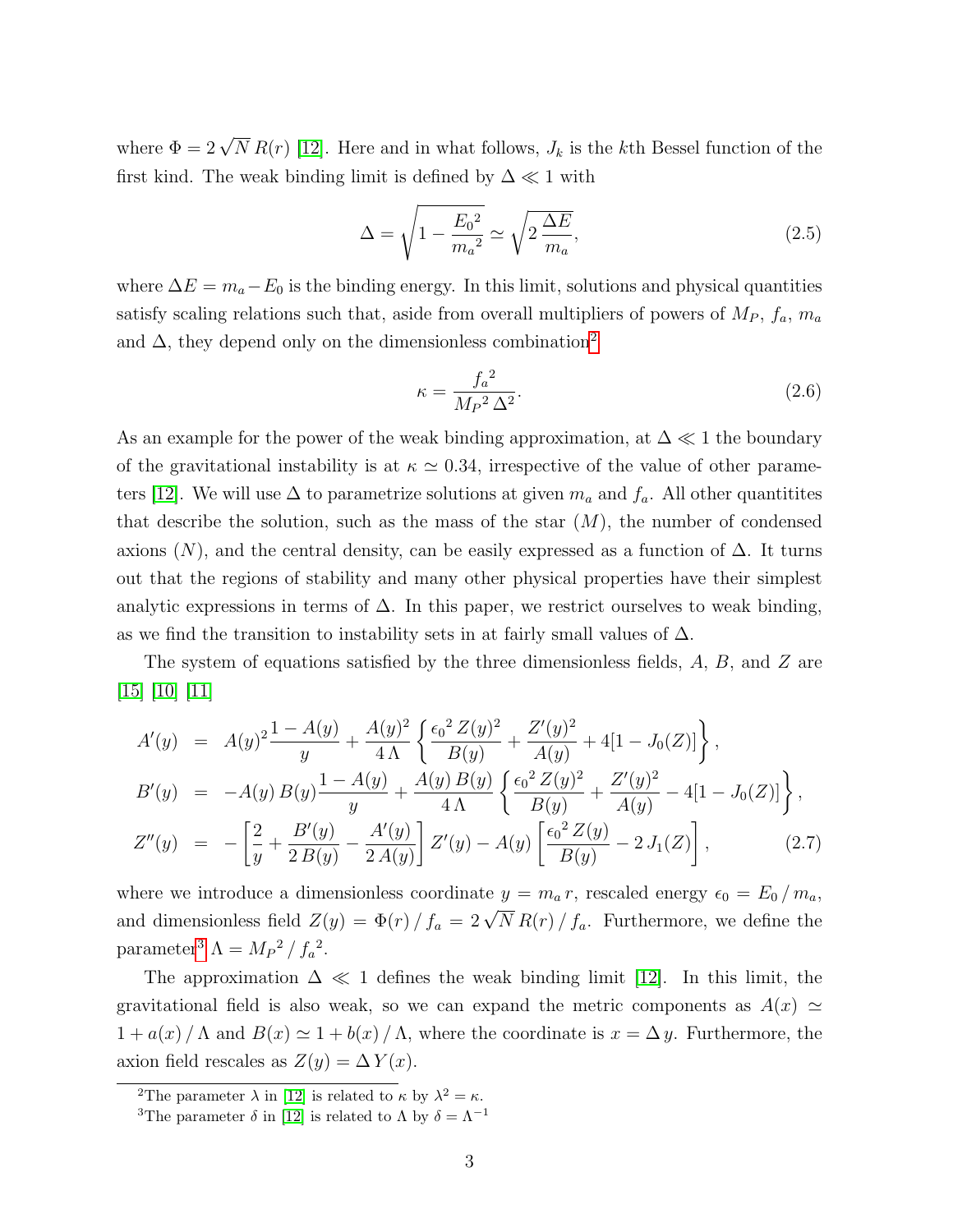Then in leading order of  $\Delta$  and finite  $\kappa$  the equations of motion reduce to

<span id="page-4-0"></span>
$$
Y''(x) = [1 + \kappa b(x)]Y(x) - \frac{2}{x}Y'(x) - \frac{1}{8}Y(x)^3,
$$
  
\n
$$
a'(x) = \frac{x}{2}Y(x)^2 - \frac{1}{x}a(x),
$$
  
\n
$$
b'(x) = \frac{1}{x}a(x).
$$
\n(2.8)

The physical significance of the constant  $\kappa$  is clearly shown by [\(2.8\)](#page-4-0): it is the effective coupling constant between the gravitational and axion fields. Rather than  $\Delta$  and  $\Lambda$ separately, the equations of [\(2.8\)](#page-4-0) depend only on  $\kappa$ . As we have shown in [\[12\]](#page-17-2), axion stars at  $\kappa \simeq 0.34$  have maximal mass at fixed  $m_a$ , while stars at  $\kappa \gtrsim 0.34$  are gravitationally unstable.

A further simplification, the complete decoupling of gravity from the axion field, happens if in addition to  $\Delta \ll 1$ , we also have  $\kappa \ll 1$ . This occurs at sufficiently small decay constant of the axion, when the following inequalities are satisfied:  $1/\Lambda \ll \Delta^2 \ll 1$ . Then the nonlinear Klein-Gordon equation for the axion field takes the form

<span id="page-4-1"></span>
$$
Y''(x) = Y(x) - \frac{2}{x}Y'(x) - \frac{1}{8}Y(x)^3.
$$
 (2.9)

The investigation of the singularity structure of the real analytic solution of [\(2.9\)](#page-4-1), given in Appendix II, facilitates the calculation of decay rates of axion stars.

### 3 Axion star decay

Since the axion field is self-adjoint, there is no conservation law protecting the axion number. The self-interaction terms of the axion potential lead to the decay of axion stars. We will concentrate on the leading contribution to the transition generated by the potential operator  $V(\Phi)$  in [\(2.4\)](#page-2-3). Among others, the axion potential contributes to the decay of axion stars via process  $3a \rightarrow a$ . The diagram for this process is shown in Fig. [1.](#page-5-0) First order processes, like  $(2n + 1)a \rightarrow a$ , where  $n = 2, 3, \dots$ , also contribute to the decay of axion stars, though their contribution is suppressed by an additional factor of  $\Delta$ for each additional ground state axion absorbed.

It must be emphasized that Fig. [1](#page-5-0) is not a standard Feynman diagram in which all external particles are in definite momentum states. (They are, however in energy eigenstates.) The "incoming" particles, which are bound axions, are localized in "wave packets" which are extended over the whole axion star, which has radius  $R$ . Therefore,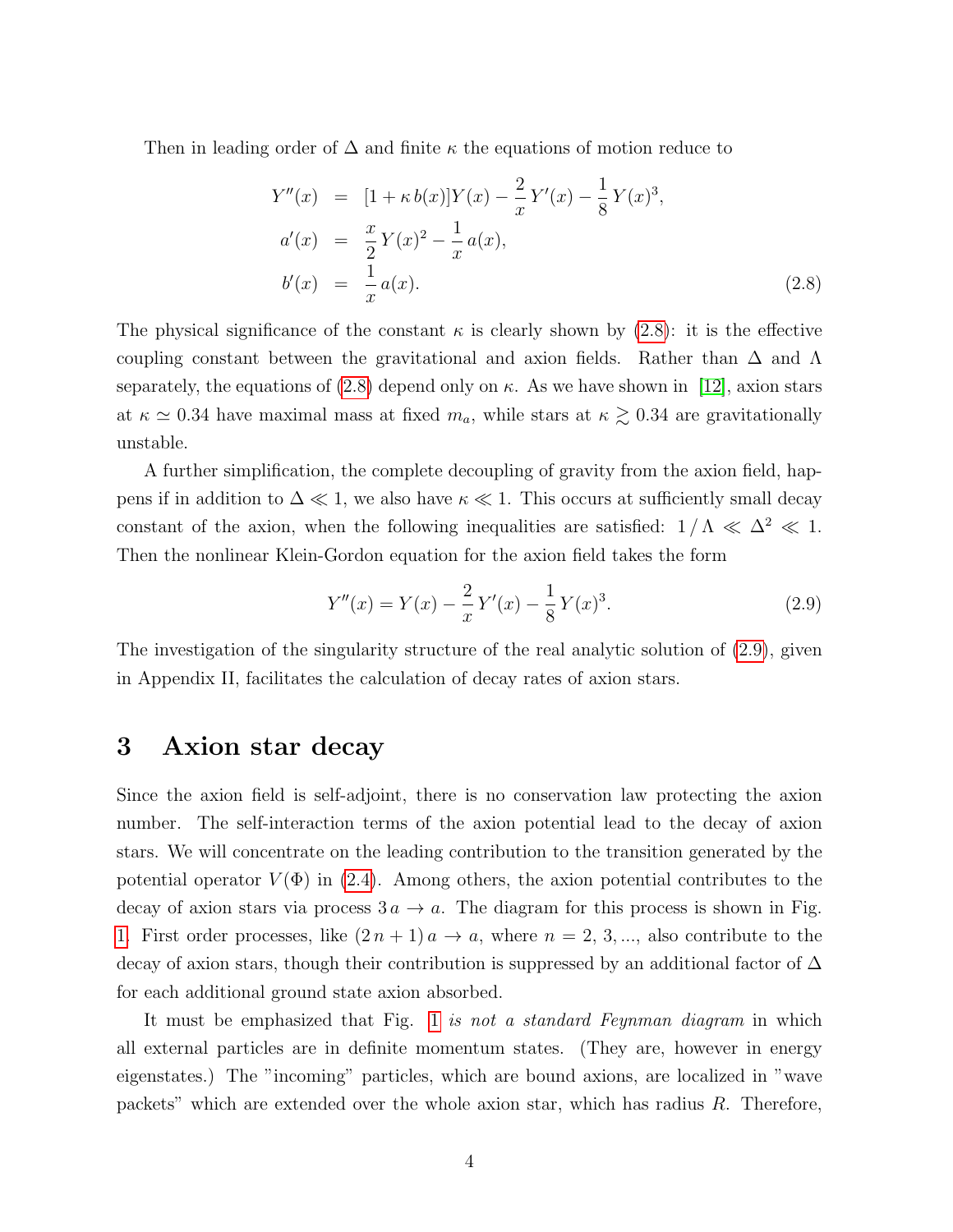their momentum distribution is spread over a range of  $\Delta p \sim 1/R$ . The momentum of the bound axions can be transferred to the emitted free axion. In other words, the process depicted in Fig. [1](#page-5-0) conserves energy but it does not conserve momentum. The excess momentum is transferred from the axion star, which has practically infinite mass, to the emitted particle. The remaining axion star suffers an infinitesimal recoil as a result.



<span id="page-5-0"></span>Figure 1: A leading order diagram contributing to the decay of axions stars. Lines anchored in a blob represent bound axions in the ground state of the axion star, with a smeared momentum distribution, while the arrow represents a free axion with definite momentum.

It is thus possible for three bound axions to convert into a free axion, but only if they can transfer a momentum of  $p =$ √  $9 E_0^2 - m_a^2 = m_a$ √  $8-9\Delta^2$  to the rest of the condensate. This is possible because the coordinate uncertainty of bound axions is  $\Delta x \sim$  $1/(m_a \Delta)$ , and so their momentum distribution is spread over a range of  $\Delta p \sim m_a \Delta$ . At strong binding  $\Delta = \mathcal{O}(1)$ , it is easy to transfer sufficient momentum to the escaping axion. As a result, the transition rate is large and strongly bound axion stars decay soon after they are produced. However, when the binding energy is small  $\Delta \ll 1$ , it becomes more and more difficult to transfer sufficient momentum,  $p \simeq$ √  $8 m_a$ , to the created free axion. We will see in Sec. [4](#page-8-0) that the transition rate drops exponentially as  $\Delta \to 0$ . At a particular value of  $\Delta$ , the transition rate becomes so small that the axion star survives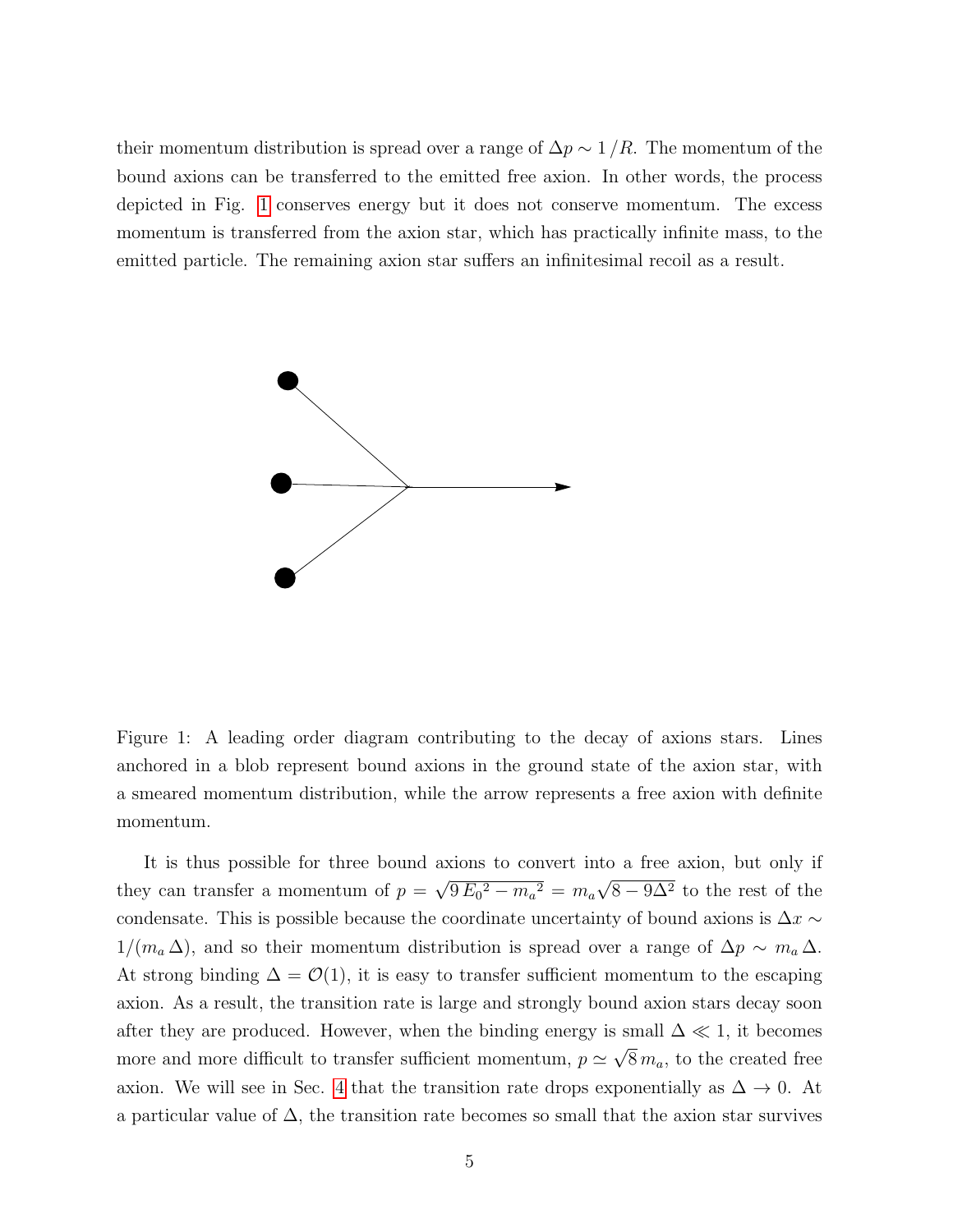from the big bang until the present time. It turns out that the transition from unstable to stable axion star occurs at  $\Delta \simeq 0.05-0.06$ . As a result, while searching for the transition point, it is sufficient to consider small binding energies.

To quantify the calculation of the transition rate, we propose to modify the axion field [\(2.2\)](#page-2-1) to include a free axion term

<span id="page-6-0"></span>
$$
\Phi = R(r) e^{iE_0 t} a_0 + \int \frac{d^3 p}{\sqrt{2 E_p}} a_p e^{i p \cdot r - i E_p t} + \text{h.c.}
$$
\n(3.1)

where  $[a_p, a_p^{\dagger}]$  $p_{p'}^{\dagger}$  =  $\delta^3(p-p')$ . In leading order the transition rate is obtained from the matrix element of the interaction potential

<span id="page-6-1"></span>
$$
\mathcal{M}_3 = \int dt \, d^3r \, \langle N \left| V(\Phi) \right| N - 3, p \rangle = m_a^2 f_a^2 \int dt \, d^3r \, \langle N \left| 1 - \cos \left( \frac{\Phi}{f_a} \right) \right| N - 3, p \rangle, \tag{3.2}
$$

where the operator  $\Phi$  is given in [\(3.1\)](#page-6-0) and where the states  $\langle N|$  and  $|N - 3, p \rangle$  refer to the initial condensate composed of  $N$  bound axions, and the final state composed of an axion star of  $N-3$  bound axions plus a free axion of momentum p, respectively. Using  $(3.1)$  and  $N \gg 1$  we obtain the only non-vanishing contribution to  $(3.2)$  as<sup>[4](#page-6-2)</sup>

<span id="page-6-5"></span>
$$
\mathcal{M}_3 = -i \frac{m_a^2 f_a}{\sqrt{2 E_p}} \int dt \, d^3 r \, J_3 \left( \frac{2 \sqrt{N} R(r)}{f_a} \right) e^{i p \cdot r} e^{i (3 E_0 - E_p) t}
$$
  
= 
$$
-4 i \pi^2 \frac{1}{\sqrt{2 E_p}} \delta(3 E_0 - E_p) \frac{f_a}{m_a k} I_3(k), \qquad (3.3)
$$

where

<span id="page-6-3"></span>
$$
I_3(k) = \int_{-\infty}^{\infty} dy \, y \, \sin(k \, y) \, J_3[Z(y)] \tag{3.4}
$$

and  $k = p/m_a$ . We extended the range of integration in [\(3.4\)](#page-6-3) to  $-\infty < y < \infty$  using the fact that  $Z(-y) = Z(y)$ .

As we indicated in the previous section, at small binding energy  $\Delta \ll 1$ , it is advan-tageous to use the scaling of [\[12\]](#page-17-2), namely  $Z(y) = \Delta Y(x)$  and  $x = \Delta y$ , resulting in the following expression for  $I_3(k)$ :

<span id="page-6-4"></span>
$$
I_3(k) = \Delta^{-2} \int_{-\infty}^{\infty} dx \, x \, \sin\left(\frac{k}{\Delta}x\right) \, J_3[\Delta Y(x)] \simeq \frac{\Delta}{48} \int_{-\infty}^{\infty} dx \, x \, \sin\left(\frac{k}{\Delta}x\right) \, Y(x)^3, \quad (3.5)
$$

<span id="page-6-2"></span><sup>&</sup>lt;sup>4</sup>More details about the derivation of  $(3.2)$  and its generalization are given in Appendix I. The calculation of the expectation value of similar operators, between states  $\langle N|$  and  $|N\rangle$ , or  $\langle N|$  and  $|N - 1\rangle$ , were derived in the appendix of [\[12\]](#page-17-2).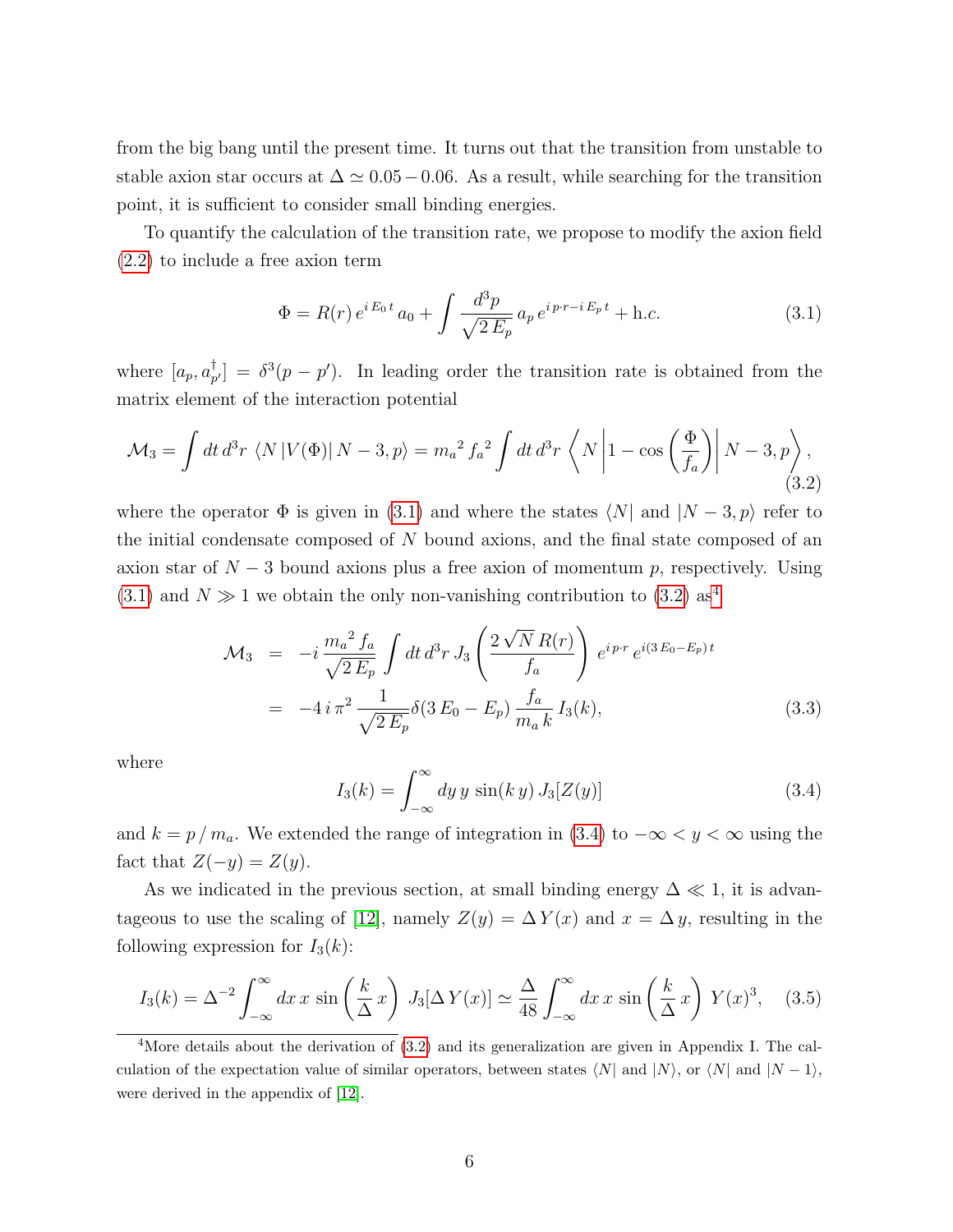where  $Y(x)$ , in contrast to  $Z(y)$ , satisfies an equation of motion dependent on the combination  $\kappa = \Lambda^{-1} \Delta^{-2}$ , rather than on the parameters  $\Lambda$  and  $\Delta$  separately [\[12\]](#page-17-2). Now clearly, at fixed  $\kappa$  and  $\Delta \ll 1$ , the factor sin( $k x / \Delta$ ) undergoes fast oscillations, while  $Y(x)$  is independent of  $\Delta$ , resulting in extensive cancellations. This makes the numerical calculation of  $I_3$  difficult, but not impossible. The calculation of integral  $I_3$ , defined in [\(3.5\)](#page-6-4), is discussed in Appendix II.

The total transition rate per unit time is

<span id="page-7-1"></span>
$$
\Gamma_3 = \int \frac{d^3 p}{(2\pi)^3 E_p} |\mathcal{M}_3|^2 \simeq \frac{1}{8\pi^2} \frac{f_a^2}{m_a^2} \int d^3 p \frac{1}{E_p} \delta(3E_0 - E_p) \frac{1}{k^2} [I_3(k)]^2 \tag{3.6}
$$

The dimensionless quantity,  $k = p / m_a$ , of the ejected axion is

<span id="page-7-0"></span>
$$
k_3 = \frac{\sqrt{9 E_0^2 - m_a^2}}{m_a} = \sqrt{8 - 9 \Delta^2} \simeq \sqrt{8}.
$$
 (3.7)

Then using the delta function and [\(3.7\)](#page-7-0) to integrate over three-momentum in [\(3.6\)](#page-7-1), we obtain

<span id="page-7-3"></span>
$$
\Gamma_3 = \frac{f_a^2}{2 \pi m_a k_3} [I_3(k_3)]^2
$$
\n(3.8)

There are further leading order contributions to the decay rate of axion stars. Notice that the diagram of Fig. [1](#page-5-0) can be generalized in such a way that  $2n + 1$  bound axions, where  $n = 2, 3, \dots$ , are absorbed and a free axion is ejected. The generalization of the transition rate to such processes is very simple,

$$
\Gamma_{2n+1} = \frac{f_a^2}{2 \pi m_a k_{2n+1}} [I_{2n+1}(k_{2n+1})]^2,
$$
\n(3.9)

where

<span id="page-7-2"></span>
$$
I_{2n+1}(k) = \int_{-\infty}^{\infty} dy \, y \, \sin(k \, y) \, J_{2n+1}[Z(y)] \tag{3.10}
$$

and

$$
k_{2n+1} = \sqrt{4n(n+1) - [(2n+1)\Delta]^2}.
$$
\n(3.11)

Our calculations show, however, that the contribution of  $\Gamma_{2n+1}$ , for  $n \geq 2$ , to the decay of axion stars is orders of magnitude smaller (and rapidly decreasing with  $n$ ), compared to the leading contribution,  $\Gamma_3$ . The reason for this is that the rates acquire an additional factor of  $\Delta$  for each additional bound axion participating in the process. Therefore, we will not consider those processes any further in the calculation of the lifetime of axion stars.

The only other leading order, local corrections are the ones in which a number of bound axions are absorbed and two or more free axions are emitted at a single vertex,  $\mathcal{M} =$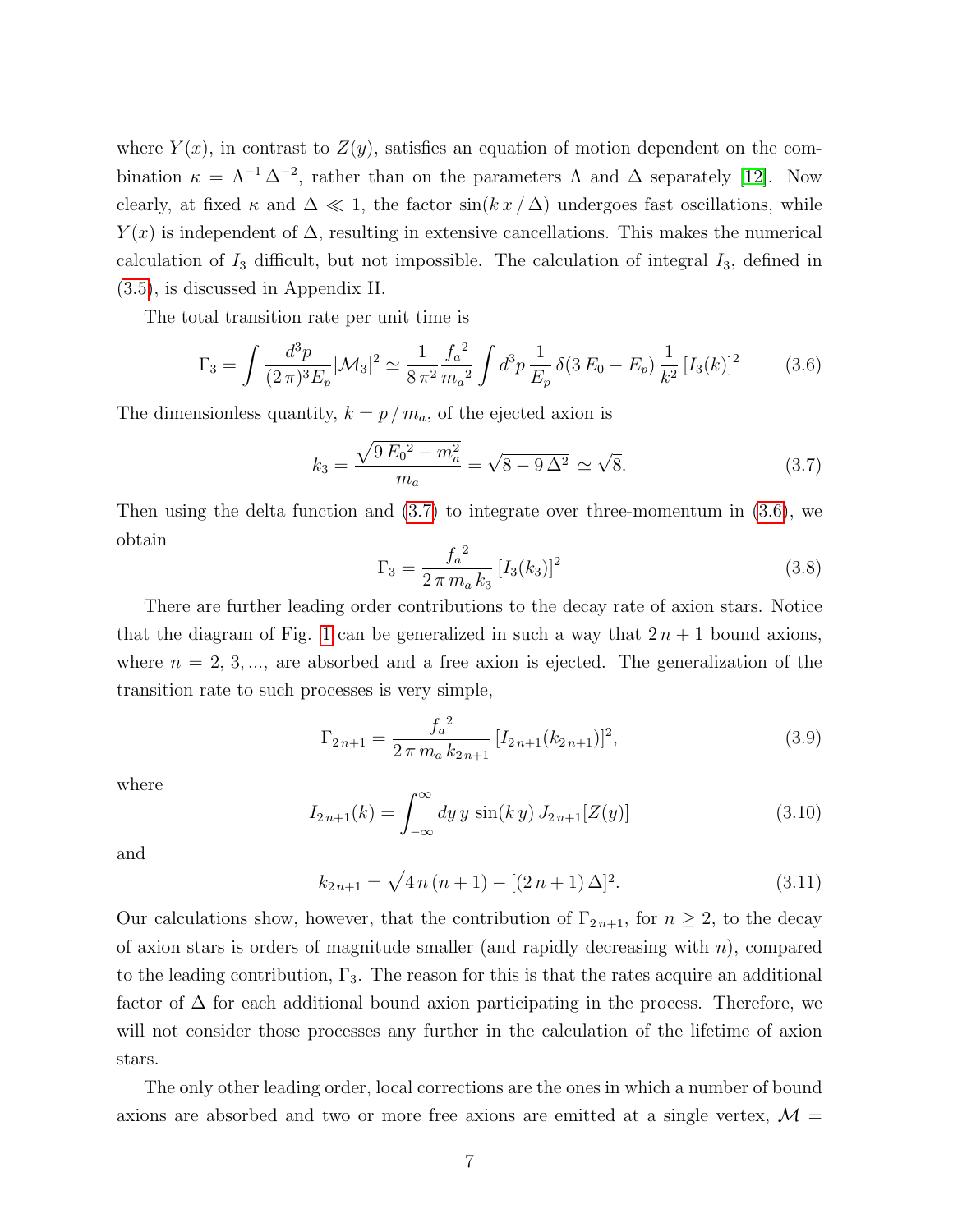$\langle N|V(\Phi)|N-m, p_1, ..., p_\mu\rangle, \mu > 1.$  Detailed discussion of the transition rate generated by these processes will be provided in Appendix I. The most significant difference compared to the transition rate, which we calculated above, is an additional factor of  $(m_a^2 / f_a^2)^{\mu - 1}$ , which renders the production rate of several free axions in a single process impossibly small.  $m_a^2 / f_a^2 \simeq 3 \times 10^{-52}$  for QCD and it is similarly small in all conceivable physical theories. Therefore, we disregard these processes for the purpose of calculating the lifetime of axion stars in the following section.

#### <span id="page-8-0"></span>4 The lifetime of axion stars

The average time for the star to shed 3 axions is then  $\tau_3 = 1 / \Gamma_3$ . The axion star contains  $N = M/(m_a \sqrt{1-\Delta^2})$  axions, where M is the mass of the axion star. Then, using  $\Delta \ll 1$ , the approximate lifetime of axion stars can be calculated using

<span id="page-8-1"></span>
$$
\frac{d\tau}{dN} \simeq m_a \frac{d\tau}{dM} \simeq -\frac{1}{3}\tau_3 = -\frac{1}{3\,\Gamma_3}.\tag{4.1}
$$

While, as we will soon see,  $1/|I_3|^2 \gg 1$  at  $\Delta \ll 1$ , at higher values of  $\Delta$  the integral  $I_3$  approaches a finite limit. Then the integral providing the lifetime of an axion star of mass  $M$ , obtained from  $(4.1)$ ,

<span id="page-8-2"></span>
$$
\tau \simeq \frac{1}{3\,m_a} \int^M dM' \frac{1}{\Gamma_3} = \frac{2\,\pi\,k_3}{3\,f_a^2} \int^M dM' \frac{1}{|I_3|^2} \tag{4.2}
$$

can be cut off at an essentially arbitrary lower limit.

In analyzing the dependence of integral  $I_3$ ,  $(3.5)$ , on our parameters, consider that the solution of [\(2.7\)](#page-3-2) requires fixing a single integration constant, while the remaining three integration constants are fixed by requiring that the functions  $A, B$ , and  $Z$  are regular at the center of the star. This single nontrivial integration constant is usually chosen as the central density  $Z(0)^2$ , but can instead be chosen as  $\Delta$ , or M, or N, as these quanities have a one-to-one relationship with the central density at fixed  $f_a$  and  $m_a$ . Then  $I_3$  only depends on  $\Delta$ . However, considering the unique relationship of M and  $\Delta$  it can also be considered as a function of M, only.

There is another simplification in finding the transition from decaying to surviving axion stars. We find that the transition from stable to unstable axion stars occurs at  $\Delta \simeq .05 - .06$  in the whole range of  $m_a$  we consider. It is thus easy to see that unless  $m_a \ll 10^{-5}$  eV (i.e.  $f_a \gg 6 \times 10^{13}$  GeV in QCD), the transition occurs at  $\kappa \ll 1$ . Then in [\(2.8\)](#page-4-0) the gravitational field almost completely decouples from the axion field and we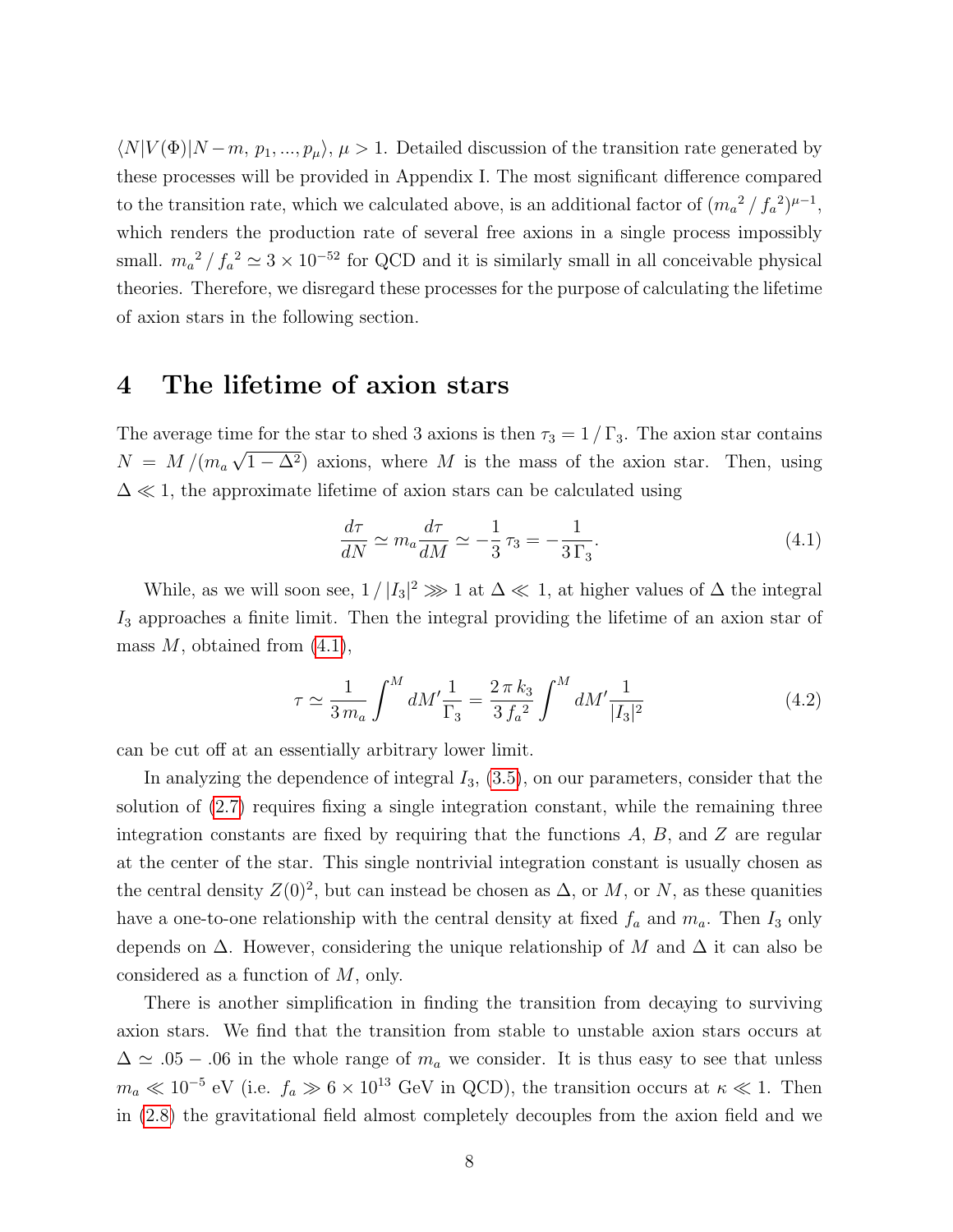are able to use the single equation, [\(2.9\)](#page-4-1). On the other hand, when  $m_a \lesssim 10^{-7}$  eV (near the intersection of the two lines in Fig. [2\)](#page-10-0),  $\kappa = \mathcal{O}(1)$  and we have to use the system [\(2.8\)](#page-4-0), rather than the single equation [\(2.9\)](#page-4-1), to calculate transition rates. In either case, as explained in Appendix II, the following analytic expression can be given to the integral  $I_3(\sqrt{8})$  at small  $\Delta$ : √ √

<span id="page-9-1"></span>
$$
I_3(\sqrt{8}) = i\frac{32\,\pi\,\rho}{3\,\Delta} \exp\left(-\frac{\sqrt{8}\,\rho}{\Delta}\right),\tag{4.3}
$$

where we found the value  $\rho \simeq 0.603156$  from analyzing the Taylor series around  $x = 0$ and the numerically integrated form of the wave function,  $Y(x)$ .

Let us consider briefly how one can derive an analytic expression for  $\tau$  in [\(4.2\)](#page-8-2) in the  $\kappa \ll 1$  limit. With boundary conditions  $Y(0) = \text{finite}$  and  $\lim_{x\to\infty} Y(x) = 0$ , the solution of [\(2.9\)](#page-4-1) is unique. Then the mass of the star, in the  $\Delta \ll 1$  limit, is given by [\[12\]](#page-17-2)

<span id="page-9-0"></span>
$$
M = \int T_{00} d^3 y \simeq \frac{2 \pi f_a^2}{m_a \Delta} \int_0^\infty dx \, x^2 \, Y(x)^2 = y_M \frac{f_a^2}{m_a \Delta},\tag{4.4}
$$

where  $y_M \approx 50.26$ . Substituting [\(4.4\)](#page-9-0) and [\(4.3\)](#page-9-1) into [\(4.2\)](#page-8-2), we obtain  $\tau$  as an exponential integral over  $M$ . Then introducing the dimensionless variable

<span id="page-9-2"></span>
$$
\xi = \frac{2\sqrt{8}M\rho m_a}{y_M f_a^2},\tag{4.5}
$$

we obtain the following expression for  $\tau$ 

$$
\tau = \frac{3 y_M}{32 \pi \rho m_a} \int_{\xi_0}^{\xi} \frac{d\xi'}{\xi'^2} e^{\xi'},\tag{4.6}
$$

where we have introduced an infrared cutoff  $\xi_0$ . Now it is easy to see from [\(4.4\)](#page-9-0) and [\(4.5\)](#page-9-2) that  $\xi \gg 1$  when  $\Delta \ll 1$ , so the leading term of the integral is

<span id="page-9-3"></span>
$$
\tau \simeq \frac{3 y_M}{32 \pi \rho m_a} \frac{1}{\xi^2} e^{\xi} = \frac{3 f_a^4 y_M^3}{1024 M^2 \pi \rho^3 m_a^3} \exp\left(\frac{2 \sqrt{8} M \rho m_a}{f_a^2 y_M}\right). \tag{4.7}
$$

Using the QCD relationship  $f_a m_a \simeq 6 \times 10^{-3} \text{ GeV}^2$ , we equate [\(4.7\)](#page-9-3) with the age of the universe  $(\tau_U = 4.3 \times 10^{17} \text{ s})$  to find the region of stable masses M as a function of  $m_a$ . We concentrated on the mass range  $10^{-8}$  eV ≤  $m_a \le 10^{-2}$  eV, most of which is not ruled out by observations [\[17\]](#page-17-6).

In Fig. [2](#page-10-0) we plotted the limits of gravitational stability (red line) and stability against axion decay (green line) as functions of  $m_a$  and M in QCD. Gravitational stability of bosonic condensates was studied in [\[16\]](#page-17-7). A conclusion of that study was that regions of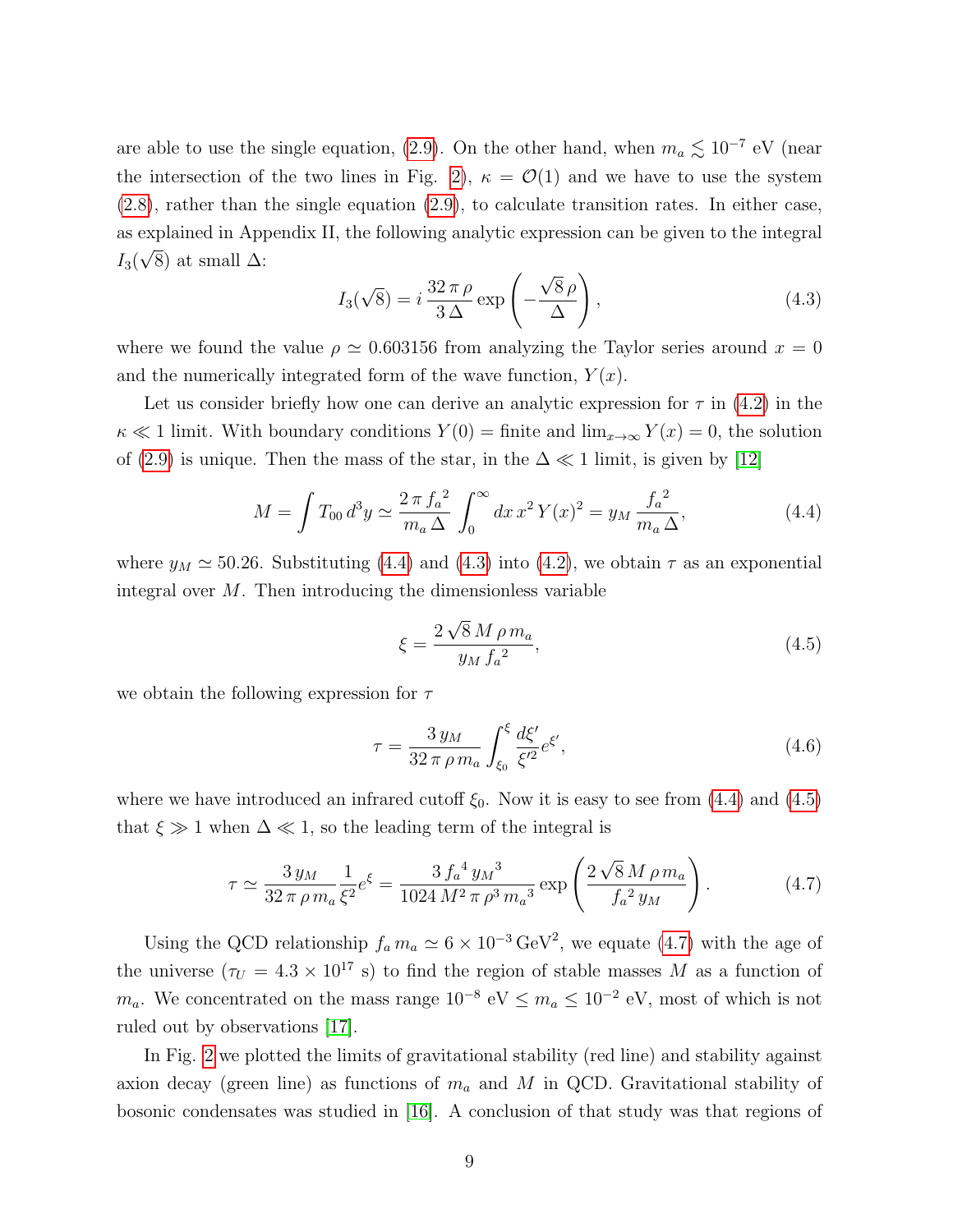

<span id="page-10-0"></span>Figure 2: Upper (gravitational stability, red line) and lower (stability against axion emission, green line) bounds for the masses of axion stars, as functions of the axion mass in QCD.

gravitational stability of objects similar to axion stars end at maximum mass configurations. We arrived at similar conclusion by studying the binding energy as a function of mass [\[12\]](#page-17-2). Axion stars having mass in the yellow area are stable against both of these instabilities. Axion stars have maximal masses for a given  $m_a$  along the red line, and have effective coupling to the gravitational field,  $\kappa \simeq 0.34$ . Axion stars along the green line (except for  $m_a \sim 10^{-7} - 10^{-8}$ ) are almost completely decoupled from gravity, having  $\kappa \ll 1$ .

Note that once one fixes the product  $m_a f_a$ , the maximal mass scales with  $m_a^{-2}$ , while the minimal mass scales approximately with  $m_a^{-3}$ . That is why these limits intersect at  $m_a \simeq 1.6 \times 10^{-8} \text{ eV}$ , which corresponds to  $M_{\text{max}} \simeq 5.5 \times 10^{21} \text{ kg}$ . Though observational limits seem to restrict the mass of axions to the range  $10^{-5}$  eV  $\leq m_a \leq 10^{-2}$  eV [\[17\]](#page-17-6), it is interesting to note that irrespective of the axion mass, every currently existing QCD axion star must satisfy  $M < 5.5 \times 10^{21}$  kg. Alternatively, we can state that no QCD axion star would survive until the present time if the axion mass  $m_a \lesssim 1.6 \times 10^{-8}$  eV.

A recent study of microlensing by MACHOS [\[18\]](#page-17-8) found that masses in the range of  $4 \times 10^{21}$  kg  $\leq M \leq 2 \times 10^{23}$  kg cannot make up the entirety of dark matter in the Milky Way. However, surviving axion stars may not comprise the entirety of dark matter, because it is possible that some axions produced in the early universe have never condensed into axion stars.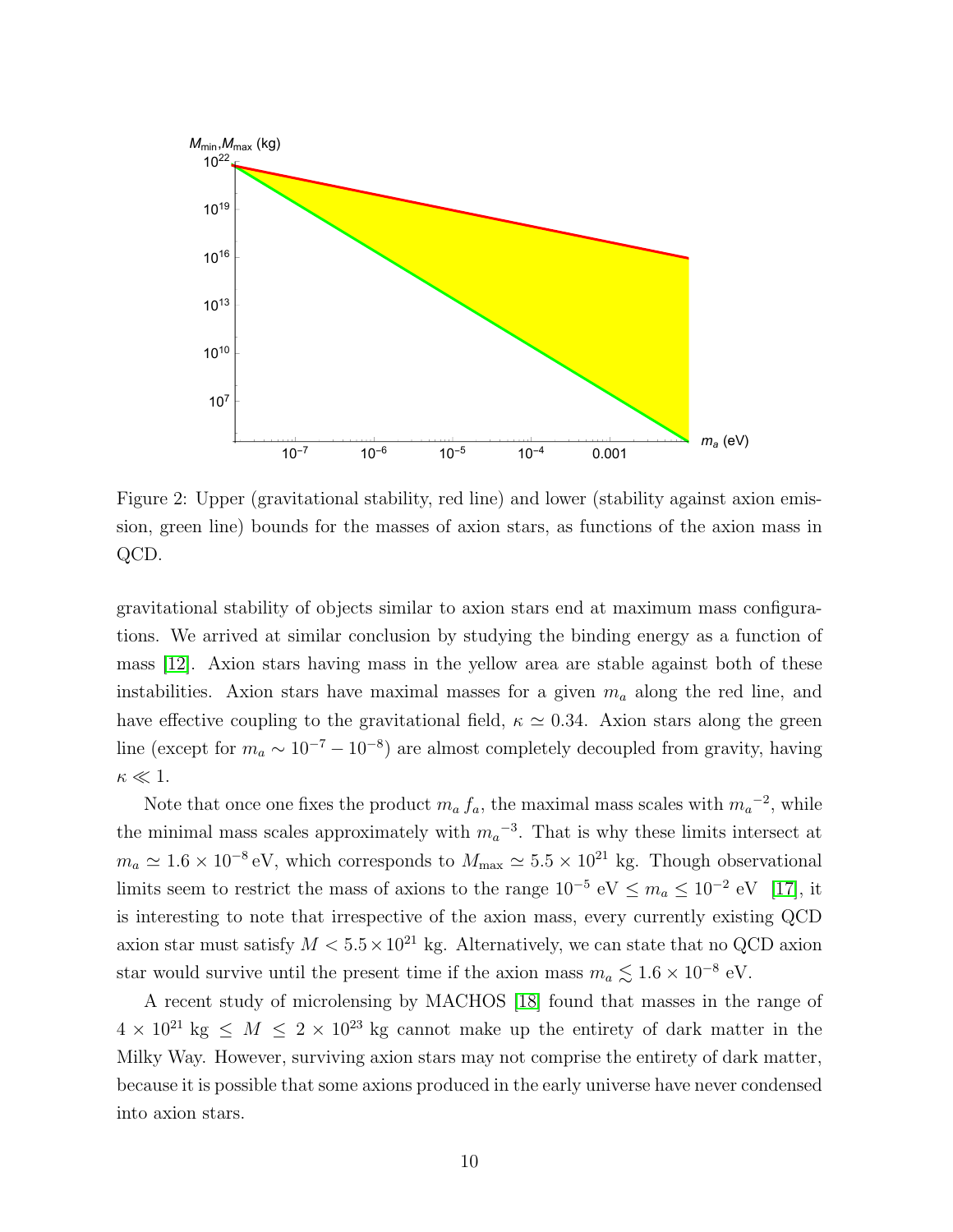Clearly, if axion stars in the stable mass region of Fig. [2](#page-10-0) were produced, they would have emitted a large number of free axions since the time they were created in the early universe. Further, any smaller axion stars, with masses below the green line in Fig. [2,](#page-10-0) would have decayed completely and also produced a large number of free axions. The current mass distribution of axion stars is a function of the primordial axion star mass distribution.

The relativistic axions produced by the decay process escape from the galaxy and galaxy clusters. This means that if axion stars provide a substantial fraction of dark matter, then the relative amount of dark matter contained in those structures would decrease in time. If such a decrease can be detected by observations, this would place limits on the abundance of axion stars.

Observational bounds on the axion mass include studies of white dwarf cooling [\[19\]](#page-17-9) and supernova burst durations [\[20\]](#page-17-10), which result in excluding axions of mass  $m_a \ge 1.6 \times$ 10<sup>−</sup><sup>2</sup> eV. However, these numbers are somewhat model dependent. Lower limits on the axion mass,  $m_a \geq 10^{-5}$  eV [\[7\]](#page-16-6), are provided mostly assuming that free axions constitute the entirety of cold dark matter and are not relevant to axions condensed into axion stars.

### 5 Summary

One may na¨ıvely assume that axion stars, which are composed of self-adjoint bosons, may not exist in nature because the axion number is not conserved; consequently, one would conclude that axion stars cannot contribute to dark matter. Alternatively, one may tacitly assume that decay through the self-interaction of axions is negligible. We have shown that the truth is between the above extremes and obtained interesting bounds on the mass of surviving axion stars. Our method can be applied to any boson star that is formed from condensed real bosons.

Though axions decay into photons, it has been shown to have an insignificant effect on axions stars during the existence of the universe [\[14\]](#page-17-4). In this paper, we have estimated the lifetime of axion stars which decay through the self interaction of axions. We have done that using lowest order perturbation theory, which is an excellent approximation, due to the smallness of the 2 n axion coupling constant,  $\lambda_n \sim (m_a^2 / f_a^2)^{2n-2}$ . Even  $\lambda_2$  is very small,  $\mathcal{O}(10^{-50})$  for QCD axions, and is small for GUT or string axions as well.

Then the most important decay process is  $3a \rightarrow a$ , where the initial state axions are bound in their ground state, and the final state axion is free. While energetically clearly admissible, this process is possible only because the bound axions are not in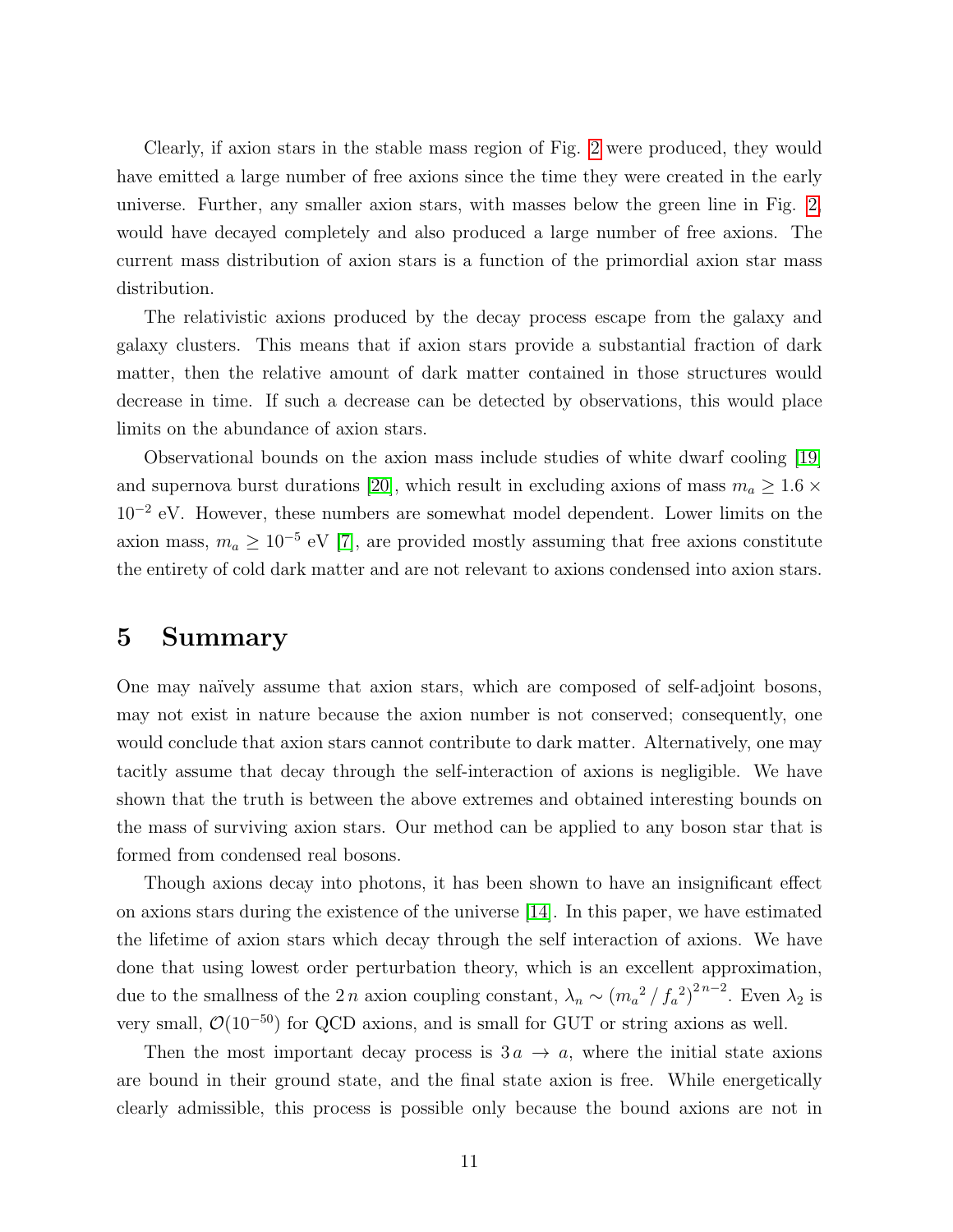momentum eigenstates. The size of their wave packet is roughly the inverse of the radius of the axion star,  $R \sim 1/(m_a \Delta)$ . At strong binding  $\Delta = \mathcal{O}(1)$ , the uncertainty of the momentum is  $\Delta p = \mathcal{O}(m_a)$  and three bound axions easily produce  $p \sim m_a$ , the momentum carried away by the free axion, as required by energy conservation. This results in a large transition rate,  $\Gamma \sim m_a$  and a very short lifetime for axion stars. In conclusion, small axion stars produced after the big bang rapidly decay and do not survive until the present time. However, the heaviest axion stars (which are still gravitationally stable) are weakly bound and their radius is very large compared to the Compton wavelength  $1/m_a$ . The uncertainty of the momentum of the bound axions is reduced to  $\Delta p \sim m_a \Delta$ , making production of a free axion increasingly improbable. Since the tail of the momentum distribution  $f(p) \sim \exp(-pR)$  cuts off exponentially (as explained in Appendix II), the transition rate decreases rapidly with decreasing  $\Delta$ . At  $\Delta \simeq 0.05 - 0.06$  it becomes sufficiently small such that axion stars survive until the present time.

Axion stars become gravitationally unstable if the effective coupling of axions to gravitation,  $\kappa = (f_a/M_P \Delta)^2 \gtrsim 0.34$  [\[12\]](#page-17-2) (see also [\[16\]](#page-17-7)). For  $\kappa \lesssim 0.34$  the transition rate can still be small enough that some stars produced in the early universe would survive until the present time. However, for QCD axions, if  $m_a \lesssim 10^{-8}$  eV, then the range of stability vanishes, and consequently, no axion stars may exist at the current time.

We pointed out in the previous section that if a substantial fraction of dark matter is composed of weakly bound axion stars, then the ratio of dark matter to luminous matter becomes a function of time. (Note that axions emitted from axion stars are relativistic and they escape from galaxies and from galaxy clusters.) Thus, by comparing the rotation curves of galaxies of different ages one should be able to put an upper limit on the contribution of weakly bound axion stars to dark matter. In a future publication we will also consider other condensates of axions, inspired by string theory, which may be as large as galaxies, or even as the whole universe [\[21\]](#page-17-11)[\[22\]](#page-18-0).

While finalizing this work, the following paper was posted on the arXiv [\[23\]](#page-18-1). Given the masses and radii of the axion star solutions discussed there, we surmise that the binding energies of the axions fall outside the weak binding region, analyzed in the our paper.

#### Acknowledgements

We thank P. Argyres, M. Ma, C. Prescod-Weinstein, T. Takeuchi, and C. Vaz for conversations. J.E. is supported by a Mary J. Hanna Fellowship. L.C.R.W. acknowledges support by the Aspen Center for Physics through the NSF Grant PHY-1066293.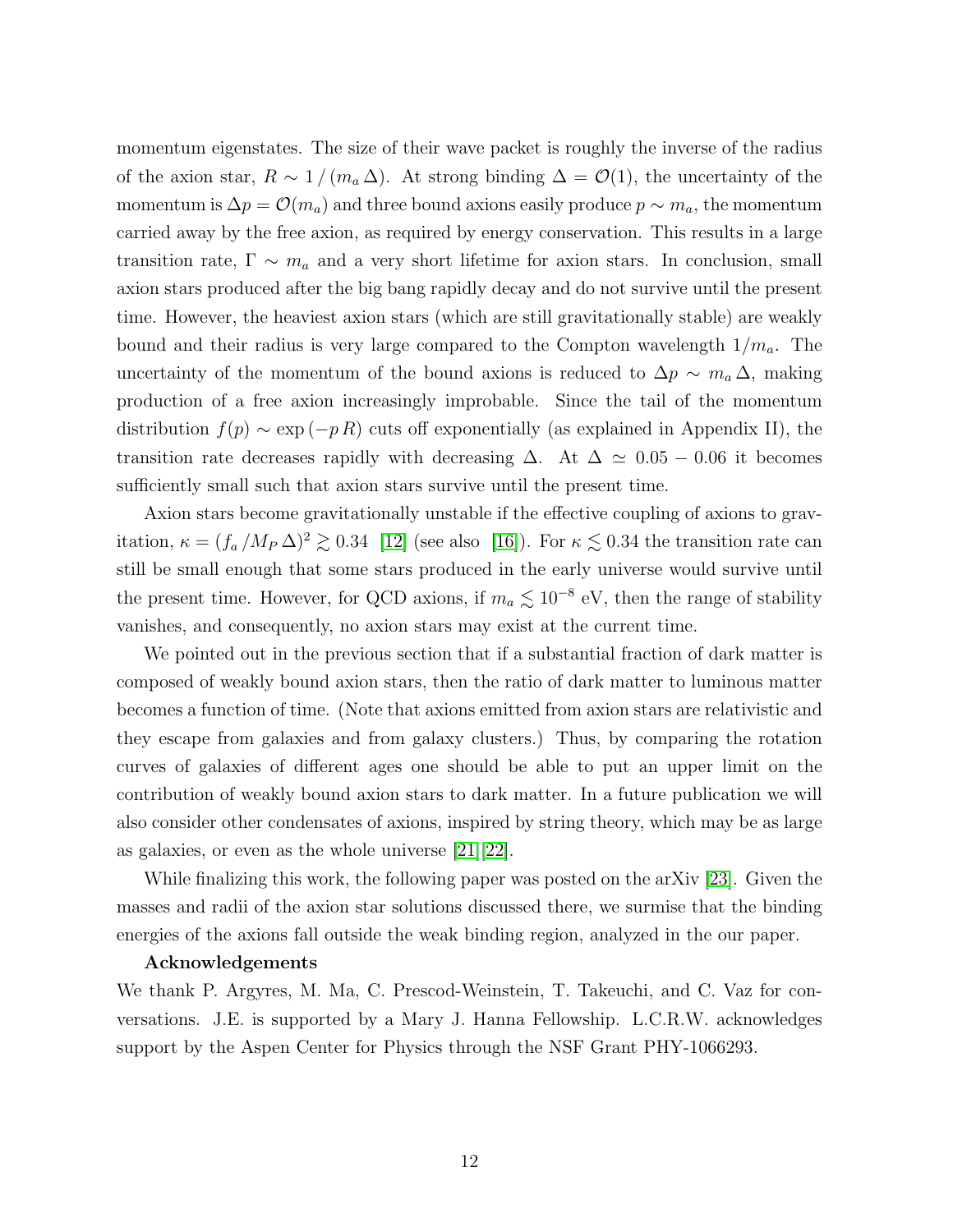# Appendix I.  $\mu$  axion emission.

We calculated the matrix element

$$
\left\langle N \left| 1 - \cos\left(\frac{\Phi}{f_a}\right) \right| N - n \right\rangle \simeq \left\langle N \left| e^{i\Phi^+ / f_a} e^{i\Phi^- / f_a} \right| N - n \right\rangle = -i^n J_n \left[ Z(y) \right] e^{i n E_0}
$$
\n(A-1)

in [\[12\]](#page-17-2), in leading order of N. The states  $\langle N|$  and  $|N - n\rangle$  are ground state condensates of N and  $N - n$  axions, and  $\Phi^{+,-}$  are the first term of [\(3.1\)](#page-6-0) and its Hermitian conjugate. Since the first two terms of [\(3.1\)](#page-6-0) commute, we also obtain

<span id="page-13-0"></span>
$$
\left\langle N\left|1-\cos\left(\frac{\Phi}{f_a}\right)\right|N-n, p_1, ..., p_\mu\right\rangle = -i^n J_n\left[Z(y)\right] e^{i n E_0} \left(\frac{i}{f_a}\right)^\mu \prod_{s=1}^\mu \frac{e^{i(\vec{p}_s \cdot \vec{r}-E_s t)}}{\sqrt{2 E_s}},\tag{A-2}
$$

where the state  $|N - n, p_1, ..., p_\mu\rangle$  contains a star of  $N - 3$  condensed axions plus  $\mu$  free axions of momentum  $p_s$  and energy  $E_s$ . Multiplying [\(A-2\)](#page-13-0) by the scale factor  $m_a^2 f_a^2$  and integrating over  $\vec{r}$  and t gives the matrix element

<span id="page-13-1"></span>
$$
\mathcal{M} = -2\pi m_a^2 i^n \left(\frac{i}{f_a}\right)^{\mu-2} \delta(n E_0 - \sum_s E_s) \int d^3r J_n(Z) \exp\left(i \vec{r} \cdot \left[\sum_s \vec{p}_s\right]\right) \prod_{s=1}^{\mu} \frac{1}{\sqrt{2 E_s}}.
$$
\n(A-3)

The application of  $(A-3)$  to the simplest case of  $n = 3$  and  $\mu = 1$  has been discussed in Sec. 3, which gave [\(3.3\)](#page-6-5). Here we will discuss the emission of two axions,  $\mu = 2$ . As shown by [\(A-3\)](#page-13-1),  $|\mathcal{M}|^2$  is proportional to  $f_a^{4-2\mu}$ . Since the remainder of the transition rate scales only with  $m_a$ , the rate of emission of  $\mu$  axions compared to that of a single axion is  $r_{\mu} = \Gamma^{\mu}/\Gamma^{1} \sim (m_{a}/f_{a})^{2\mu-2}$ . This is a minuscule factor for almost every conceivable physical theory, e.g. for QCD,  $m_a^2 / f_a^2 \sim 10^{-50}$ . We sketch the calculation of the rest of the matrix element for  $\mu = 2$ , to show that it does not come close to compensating the smallness of  $r_\mu$ .

The most probable process for the emission of two free axions is the transformation of four bound axions into two free axions. In that case, the matrix element takes the form

$$
\mathcal{M} = \frac{4\,\pi^2}{m_a\,K\,\sqrt{E_1\,E_2}}\,I_4(K)\,\delta(4\,E_0 - E_1 - E_2),\tag{A-4}
$$

where  $K = |\vec{p}_1 + \vec{p}_2| / m_a$  and where  $I_4(K)$  was defined in [\(3.10\)](#page-7-2).

Then the transition rate per unit time is

$$
\Gamma_4^2 = \frac{1}{2\pi^4 m_a^2} \int \frac{d^3 p_1}{E_1} \frac{d^3 p_2}{E_2} \frac{1}{K^2} [I_4(K)]^2 \delta(4E_0 - E_1 - E_2), \tag{A-5}
$$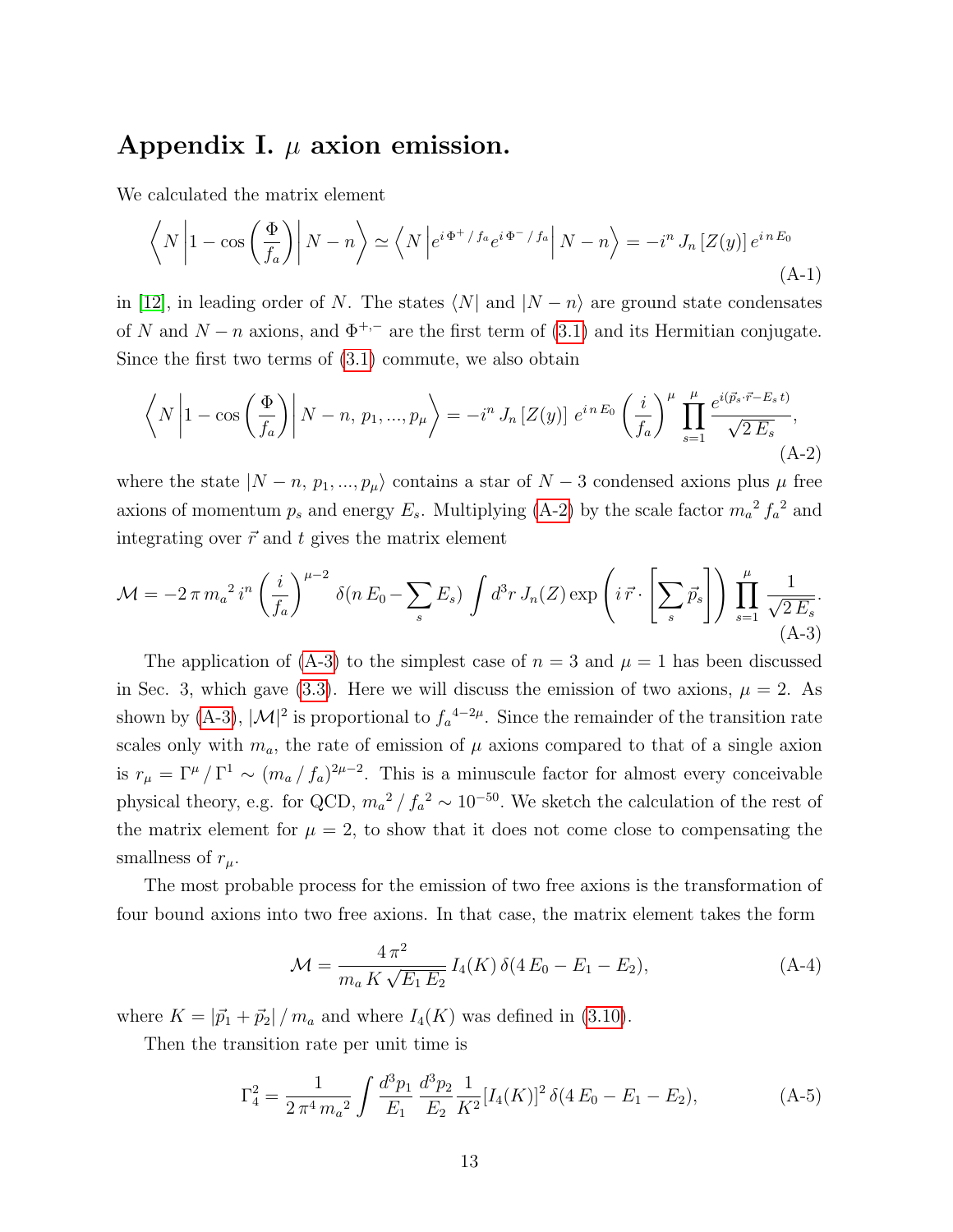where  $\Gamma_n^{\mu}$  is the transition rate of the process  $N a_0 \to (N - n) a_0 + a_{k_1} + ... + a_{k_{\mu}}$ . The integration over every variable but  $K$  can be performed analytically, to give

$$
\Gamma_4^2 = \frac{m_a}{16\pi^3} \int_0^{\sqrt{16\epsilon_0^2 - 4}} dK f(K) \left[ I_4(K) \right]^2, \tag{A-6}
$$

where  $f(K)$  is a complicated function involving logarithms of expression containing K. However, at weak binding,  $\epsilon_0 \to 1$ ,  $f(K)$  simplifies to

$$
f(K) \simeq \frac{K\,(12 - K^2)}{16 - K^2},\tag{A-7}
$$

while the upper limit of integration over K becomes  $\sqrt{12}$ .

We calculated the the ratio of  $\Gamma_4^2/\Gamma_3^1$ , where  $\Gamma_3^1$  is given in [\(3.8\)](#page-7-3), at several choices of the input parameters and found that

$$
\frac{\Gamma_4^2}{\Gamma_3^1} = C \frac{m_a^2}{f_a^2},\tag{A-8}
$$

where C is a constant of  $\mathcal{O}(1) - \mathcal{O}(10)$ . The ratio  $m_a^2/f_a^2 \ll 1$  makes the contribution of the process of emission of more than 1 axion to the decay of axion stars negligible.

# Appendix II. The integral  $I_3$

Regular solutions of [\(2.7\)](#page-3-2) are also quite likely entire functions. Solutions of the nonlinear system [\(2.8\)](#page-4-0) that are regular at  $x = 0$  and vanish at infinity are uniquely defined and are real analytic, but have singularities at pairs of complex conjugate points. To find the nature of these singularities, we expand the equation of motion [\(2.9\)](#page-4-1) around the singular term, taking the ansatz

<span id="page-14-0"></span>
$$
Y_{\text{sing}} \simeq \frac{A}{(x^2 + \rho^2)^{\alpha}}.\tag{A-9}
$$

The only nontrivial solution is found if  $\alpha = 1$ . Then the singularities are first order poles and in leading order of the Laurent series expansion around  $x^2 = -\rho^2$  we obtain the following constraint on parameters A and  $\rho : A = \pm 8 \rho$ .

The nature and location of the singularities with the smallest distance from the real axis (denoted  $\rho$ ) can also be found out from examining the Taylor series expansion of the solution  $Y(x)$  around  $x = 0$ 

$$
Y(x) = \sum_{n=0}^{N} \eta(n) x^{2n}.
$$
 (A-10)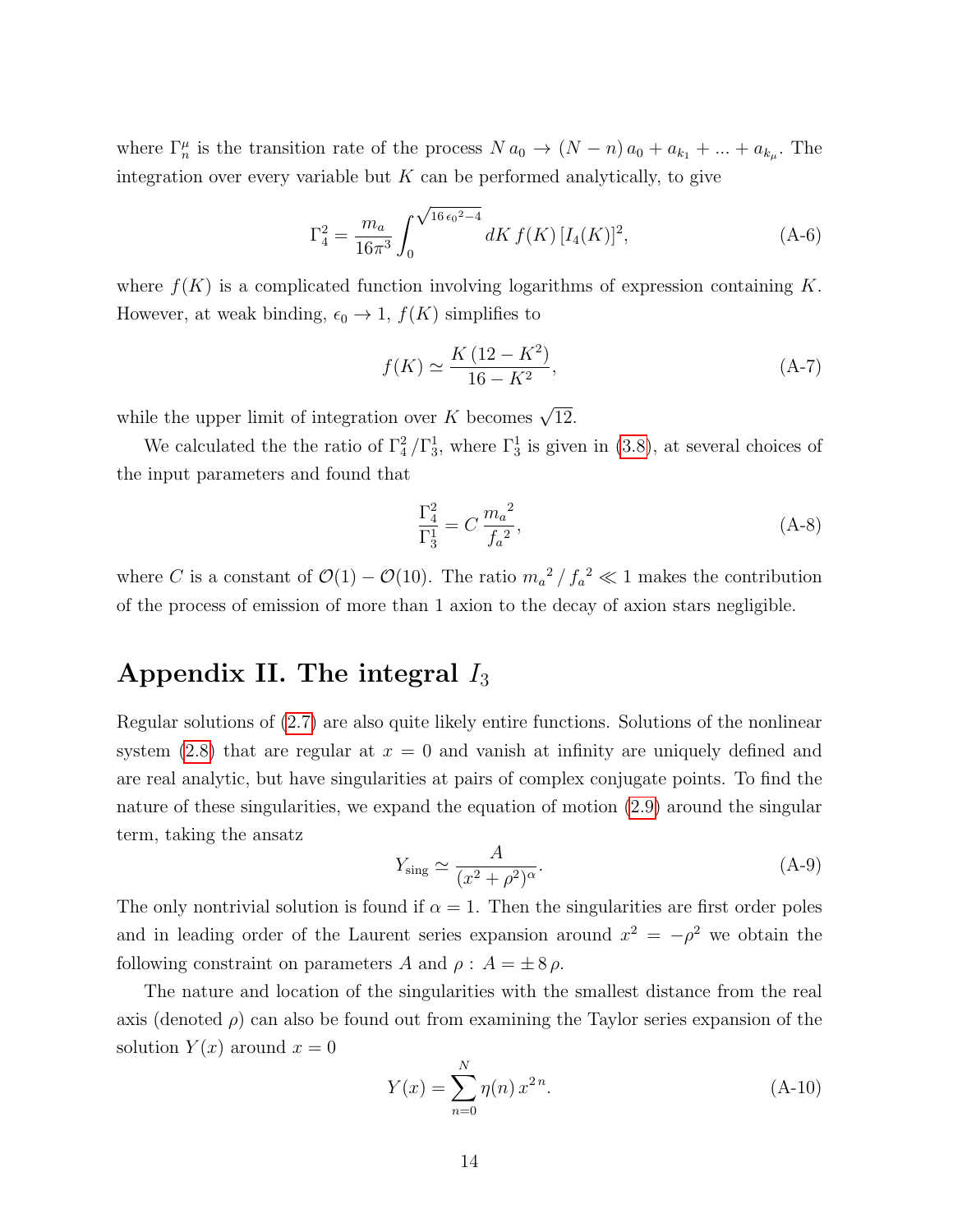Assuming a leading singularity of the form  $(A-9)$ , it is easy to deduce the value of  $\alpha$ , A and  $\rho$ , using the asymptotic expansions in n,

$$
\alpha = 1 + n^2 \left( 1 - \frac{\eta(n+1)\,\eta(n-1)}{\eta(n)^2} \right) + O(n^{-4}),\tag{A-11}
$$

<span id="page-15-0"></span>
$$
\rho = \sqrt{-\frac{\eta(n-1)}{\eta(n)}} \left( 1 + \frac{1-\alpha}{n} + \mathcal{O}(n^{-2}) \right), \tag{A-12}
$$

$$
A = (-1)^n \eta(n) \rho^{2n+2} \alpha \frac{\alpha+1}{2} \frac{\alpha+2}{3} \left( 1 + \frac{\alpha-1}{n} \right).
$$
 (A-13)

The expression [\(A-11\)](#page-15-0), evaluated at  $n = 20, 19, \text{ and } 18, \text{ gives } \alpha - 1 = 2.1 \times 10^{-6}, 2.6 \times$  $10^{-6}$ , and  $3.2 \times 10^{-6}$ , respectively, implying that  $\alpha = 1$  (i.e. the singularity is a single pole) with very high confidence. Then [\(A-13\)](#page-15-0) reduces to  $A = (-1)^n \eta(n) \rho^{2n+2}$  and gives  $A = 4.81747$ , while [\(A-12\)](#page-15-0) gives  $\rho = 0.602184$ , for each of  $n = 20, 19, \text{ and } 18$ . So the relationship  $A = 8 \rho$  is also precisely satisfied. Thus, we have shown that the closest singularity of  $Y(x)$  is of the form [\(A-9\)](#page-14-0) with  $\alpha = 1$ , and the distance of the pole from the real axis is  $\rho = 0.602184$ .

Consequently, the contour of integration in  $I_3$ , which can be cast in the form

$$
I_3 = \frac{\Delta}{48} \int_{-\infty}^{\infty} dx \, x \, \exp\left(i \frac{k}{\Delta} x\right) \, Y(x)^3,\tag{A-14}
$$

can be deformed until we encounter the first singularity, at  $i \rho$ , in the upper half complex plane. The contribution of the first pole in the upper half plane dominates the integral which, using [\(A-9\)](#page-14-0) evaluates to the following expression in leading order of  $\Delta$ :

<span id="page-15-1"></span>
$$
I_3 \simeq \frac{32 i \pi \rho}{3 \Delta} \exp\left(-\frac{\sqrt{8} \rho}{\Delta}\right). \tag{A-15}
$$

We also calculated  $I_3$  by brute force, using the wave function obtained from numerical integration of [\(2.9\)](#page-4-1). This can only be done for moderately small values of  $\Delta$ . The expression [\(A-15\)](#page-15-1) fits those calculations with the choice  $\rho \simeq 0.6$  extremely well.

At  $m_a \lesssim 10^{-8}$  eV the decoupled equation [\(2.9\)](#page-4-1) cannot be applied, because  $\kappa$ , the coupling of the axion field to the gravitational field, cannot be neglected. However, it is easy to see that the leading singularity of  $Y(x)$  in the complex plane is unchanged even if we use the full system of equations  $(2.8)$ , because the field  $b(x)$  has a milder, logarithmic singularity at  $x = i \rho$ . The contribution of the term  $\kappa b(x) Y(x)$  in the equation of motion to  $I_3$  is suppressed by an extra factor of  $\Delta^2$ , compared to the leading term. Therefore, one can use [\(A-15\)](#page-15-1) for the calculation of the transition matrix element as long as  $\Delta \ll 1$ .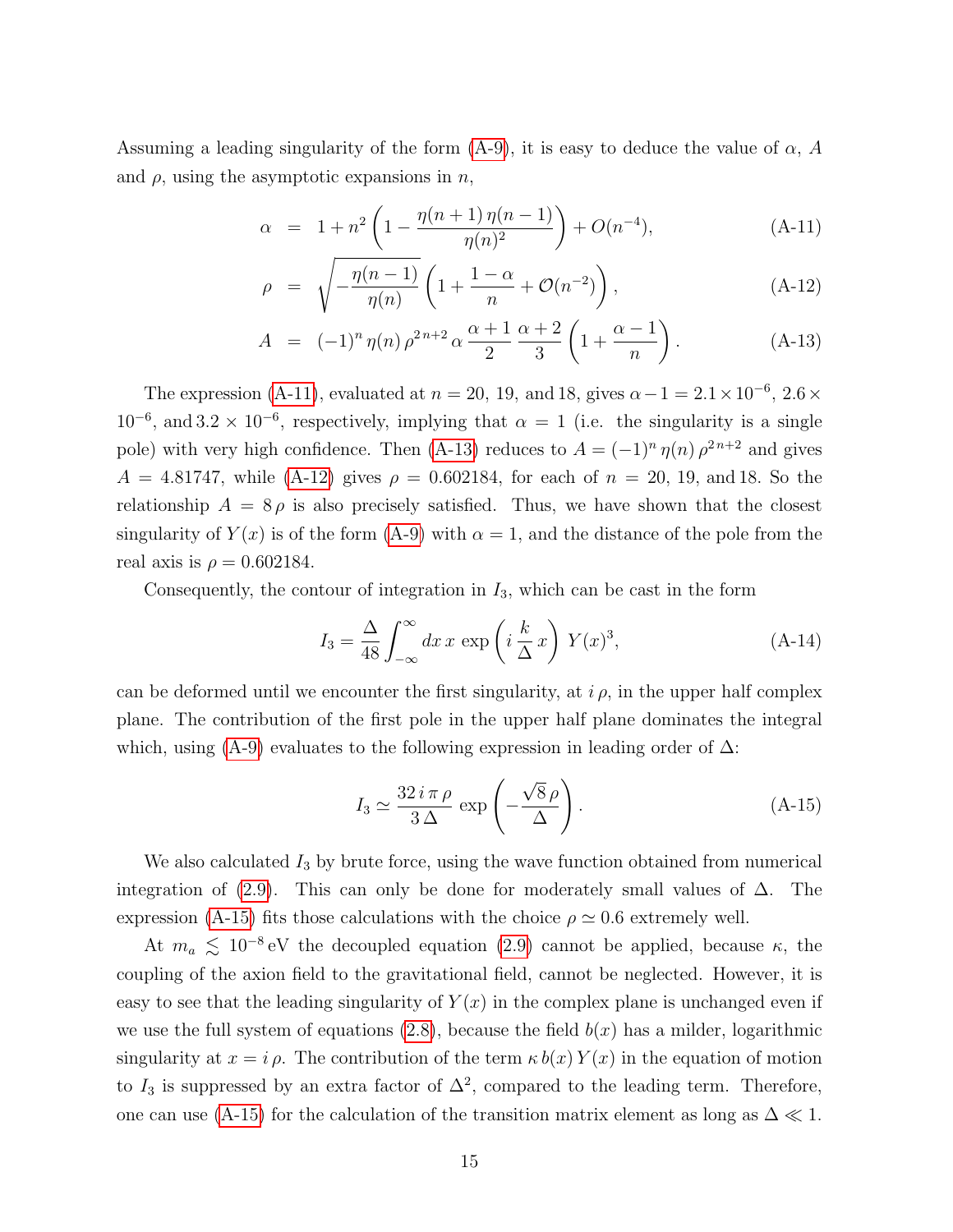### References

<span id="page-16-0"></span>[1] R. D. Peccei and H. R. Quinn, "CP Conservation in the Presence of Pseudoparticles." Phys. Rev. Lett. 38, (1977) 1440;

R. D. Peccei and H. R. Quinn, "Constraints imposed by CP conservation in the presence of pseudoparticles." Phys. Rev. D16 (1977) 1791;

S. Weinberg, "A New Light Boson?" Phys. Rev. Lett. 40 (4) (1978) 223;

F. Wilczek, "Problem of Strong P and T Invariance in the Presence of Instantons." Phys. Rev. Lett. 40 (5) (1978) 279.

<span id="page-16-1"></span>[2] M. Dine, W. Fischler, and M. Srednicki, "A Simple Solution of the Strong CP Problem with a Harmless Axion." Phys. Lett. B 104 (1981) 199;

A.P. Zhitnitsky, "On Possible Suppression of Axion Hadron Interactions." Yad. Fiz. 31 (1980) 497 [Sov. J. Nucl. Phys. 31 (1980) 260];

J.E. Kim, "Weak Interaction Singlet and Strong CP invariance." Phys. Rev. Lett. 43 (1979) 103;

M.A. Shifman, A.I. Vainshtein, and V.I. Zakharov, "Can Confinement Ensure Natural CP Invariance of Strong Interactions?" Nucl. Phys. B 166 (1980) 493.

- <span id="page-16-2"></span>[3] J. Preskill, M. B. Wise, and F. Wilczek "Cosmology of the Invisible Axion". Phys.Lett. B120 (1983) 127-132.
- <span id="page-16-3"></span>[4] L.F. Abbott and P. Sikivie, "A Cosmological Bound on the Invisible Axion." Phys. Lett. B120 (1983) 133-136.
- <span id="page-16-4"></span>[5] M. Dine, W. Fischler, "The Not So Harmless Axion." Phys. Lett. B120 (1983) 137- 141.
- <span id="page-16-5"></span>[6] R. Holman, G. Lazarides and Q. Shafi, "Axion and the dark matter of the Universe." Phys. Rev. D27, 995 (1983).
- <span id="page-16-6"></span>[7] P. Sikivie, "Axion Cosmology." Lect. Notes Phys. 741, 19 (2008). e-Print: [arXiv: [astro-ph/0610440\]](http://arxiv.org/abs/astro-ph/0610440)
- <span id="page-16-7"></span>[8] I. I. Tkachev, Sov. Astron. Lett. 12 (1986) 305 [Pisma Astron. Zh. 12 (1986) 726].
- <span id="page-16-8"></span>[9] E. W. Kolb and I. I. Tkachev, "Axion miniclusters and Bose stars." Phys. Rev. Lett. 71 (1993) 3051-3054.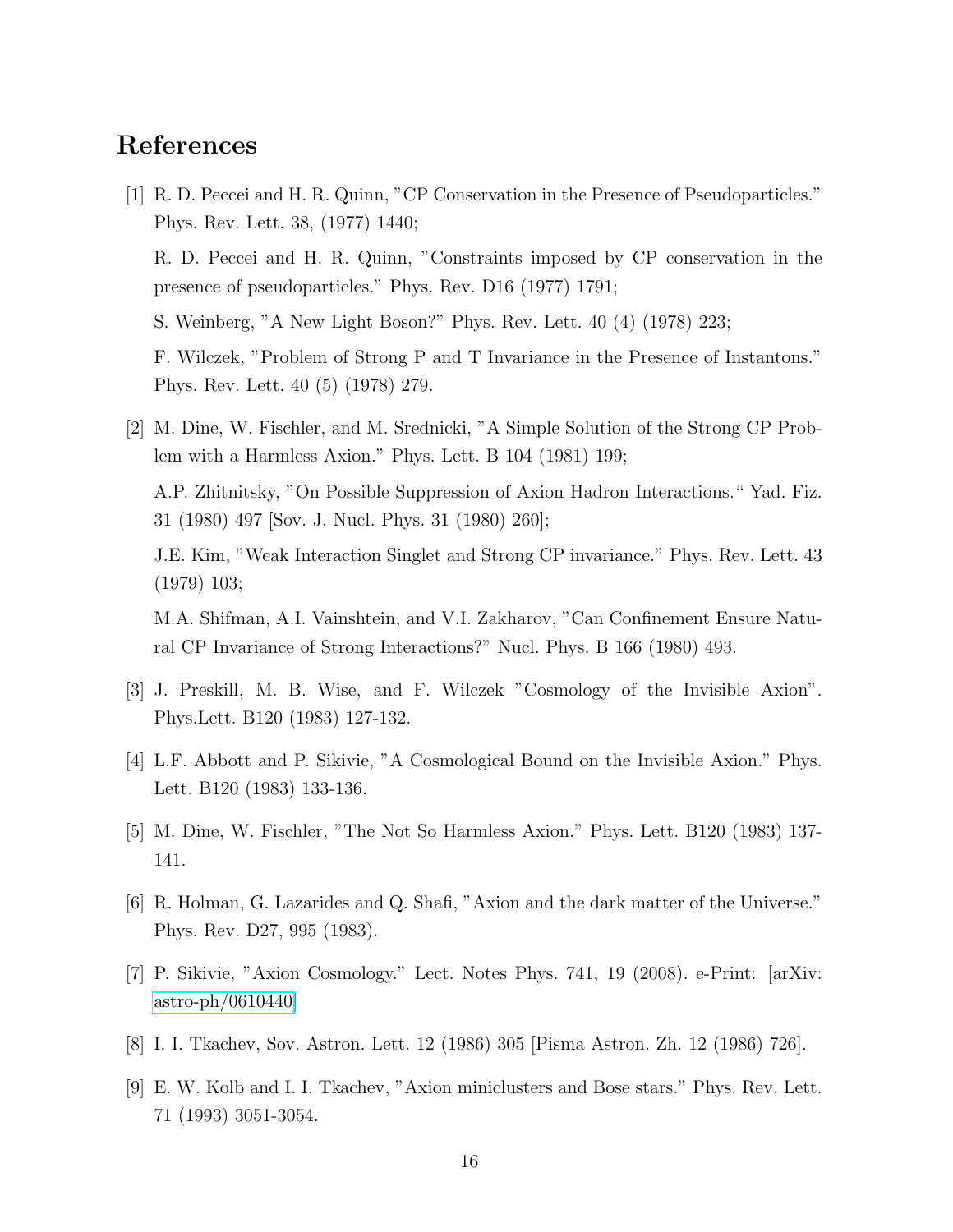- <span id="page-17-0"></span>[10] R. Ruffini and S. Bonazzola, "Systems of self-gravitating particles in general relativity and the concept of an equation of state." Phys. Rev. 187 (1969) 1767-1783.
- <span id="page-17-1"></span>[11] J. Barranco and A. Bernal, "Self-gravitating system made of axions." Phys.Rev. D83 (2011) 043525. e-Print: [\[arXiv:1001.1769](http://arxiv.org/abs/1001.1769) [astro-ph.CO]]
- <span id="page-17-2"></span>[12] J. Eby, P. Suranyi, C. Vaz, and L.C.R. Wijewardhana, "Axion Stars in the Infrared Limit." JHEP 1503 (2015) 080. e-Print: [\[arXiv:1412.3430](http://arxiv.org/abs/1412.3430) [hep-th]]
- <span id="page-17-3"></span>[13] A. H. Guth, M. P. Hertzberg, and C. Prescod-Weinstein, "Do Dark Matter Axions Form a Condensate with Long-Range Correlation?" MIT-CTP-4625 e-Print: [\[arXiv:1412.5930](http://arxiv.org/abs/1412.5930) [astro-ph.CO]]
- <span id="page-17-4"></span>[14] I.I. Tkachev, "On the possibility of Bose star formation." Phys.Lett. B261 (1991) 289-293.
- <span id="page-17-5"></span>[15] M. Colpi, S. L. Shapiro, and I. Wasserman, "Boson Stars: Gravitational Equilibria of Self-Interacting Scalar Fields." Phys. Rev. Lett. 57, (1986) 2485.
- <span id="page-17-7"></span>[16] M. Gleiser and R. Watkins, "Gravitational Stability of Scalar Matter." Nucl. Phys. B319 (1989) 733-746.
- <span id="page-17-6"></span>[17] K.A. Olive at al. (Particle Data Group), "Review of Particle Physics." Chin. Phys. C, 38, 090001 (2014), and 2015 update;

G.G. Raffelt, "Astrophysical Axion Bounds." Lect. Notes Phys. 741, 51-71 (2008).

- <span id="page-17-8"></span>[18] K. Griest, A. Cieplak, and M. Lehner, "New Limits on Primordial Black Hole Dark Matter from an Analysis of Kepler Source Microlensing Data." Phys. Rev. Lett 11 (2013) 181302.
- <span id="page-17-9"></span>[19] A.H. Corsico, "The Potential of the variable DA white dwarf G117 - B15A as a tool for fundamental physics." New Astron. 6 (2001) 197. e-Print: [arXiv: [astro-ph/0104103\]](http://arxiv.org/abs/astro-ph/0104103); J. Isern and E. Garcia-Berro, "White dwarf stars as particle physics laboratories." Nucl. Phys. B Proc. Suppl. 114 (2003) 107.
- <span id="page-17-10"></span>[20] C.G. Raffelt, "Astrophysical axion bounds." Lect. Notes Phys. 741 (2008) 51.
- <span id="page-17-11"></span>[21] E.W Mielke and J.A. Velez Perez, "Axion Condensate as a Model for Dark Matter Halos." Phys. Lett. B671 (2009) 174.